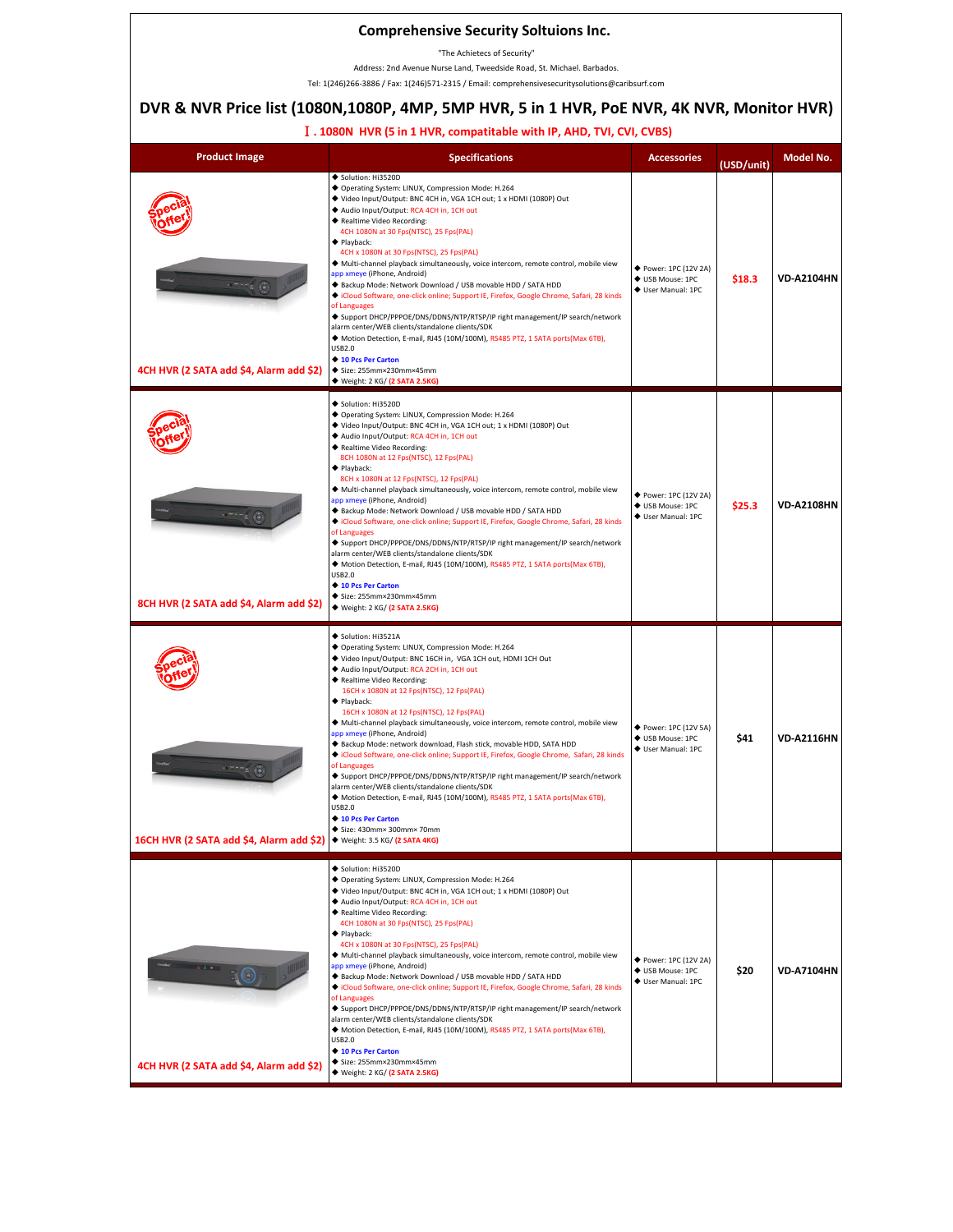| 8CH HVR (2 SATA add \$4, Alarm add \$2)  | Solution: Hi3520D<br>◆ Operating System: LINUX, Compression Mode: H.264<br>◆ Video Input/Output: BNC 4CH in, VGA 1CH out; 1 x HDMI (1080P) Out<br>◆ Audio Input/Output: RCA 4CH in, 1CH out<br>◆ Realtime Video Recording:<br>8CH 1080N at 12 Fps(NTSC), 12 Fps(PAL)<br>$\blacklozenge$ Playback:<br>8CH x 1080N at 12 Fps(NTSC), 12 Fps(PAL)<br>◆ Multi-channel playback simultaneously, voice intercom, remote control, mobile view<br>app xmeye (iPhone, Android)<br>◆ Backup Mode: Network Download / USB movable HDD / SATA HDD<br>Cloud Software, one-click online; Support IE, Firefox, Google Chrome, Safari, 28 kinds<br>of Languages<br>◆ Support DHCP/PPPOE/DNS/DDNS/NTP/RTSP/IP right management/IP search/network<br>alarm center/WEB clients/standalone clients/SDK<br>◆ Motion Detection, E-mail, RJ45 (10M/100M), RS485 PTZ, 1 SATA ports(Max 6TB),<br><b>USB2.0</b><br>◆ 10 Pcs Per Carton<br>◆ Size: 255mm×230mm×45mm<br>◆ Weight: 2 KG/ (2 SATA 2.5KG)                        | ◆ Power: 1PC (12V 2A)<br>♦ USB Mouse: 1PC<br>♦ User Manual: 1PC | \$27 | <b>VD-A7108HN</b> |
|------------------------------------------|--------------------------------------------------------------------------------------------------------------------------------------------------------------------------------------------------------------------------------------------------------------------------------------------------------------------------------------------------------------------------------------------------------------------------------------------------------------------------------------------------------------------------------------------------------------------------------------------------------------------------------------------------------------------------------------------------------------------------------------------------------------------------------------------------------------------------------------------------------------------------------------------------------------------------------------------------------------------------------------------------|-----------------------------------------------------------------|------|-------------------|
| 16CH HVR (2 SATA add \$4, Alarm add \$2) | Solution: Hi3521A<br>◆ Operating System: LINUX, Compression Mode: H.264<br>◆ Video Input/Output: BNC 16CH in, VGA 1CH out, HDMI 1CH Out<br>◆ Audio Input/Output: RCA 2CH in, 1CH out<br>◆ Realtime Video Recording:<br>16CH x 1080N at 12 Fps(NTSC), 12 Fps(PAL)<br>$\blacklozenge$ Playback:<br>16CH x 1080N at 12 Fps(NTSC), 12 Fps(PAL)<br>◆ Multi-channel playback simultaneously, voice intercom, remote control, mobile view<br>app xmeye (iPhone, Android)<br>◆ Backup Mode: network download, Flash stick, movable HDD, SATA HDD<br>◆ iCloud Software, one-click online; Support IE, Firefox, Google Chrome, Safari, 28 kinds<br>of Languages<br>◆ Support DHCP/PPPOE/DNS/DDNS/NTP/RTSP/IP right management/IP search/network<br>alarm center/WEB clients/standalone clients/SDK<br>◆ Motion Detection, E-mail, RJ45 (10M/100M), RS485 PTZ, 1 SATA ports(Max 6TB),<br><b>USB2.0</b><br>◆ 10 Pcs Per Carton<br>$\blacklozenge$ Size: 430mm× 300mm× 70mm<br>◆ Weight: 3.5 KG/ (2 SATA 4KG) | ◆ Power: 1PC (12V 5A)<br>♦ USB Mouse: 1PC<br>♦ User Manual: 1PC | \$42 | <b>VD-A7116HN</b> |

## Ⅱ**. 1080P HVR (5 in 1 HVR, compatitable with IP, AHD, TVI, CVI, CVBS)**

| <b>Product Image</b>                     | <b>Specifications</b>                                                                                                                                                                                                                                                                                                                                                                                                                                                                                                                                                                                                                                                                                                                                                                                                                                                                                                                                                    | <b>Accessories</b>                                              | (USD/unit) | <b>Model No.</b> |
|------------------------------------------|--------------------------------------------------------------------------------------------------------------------------------------------------------------------------------------------------------------------------------------------------------------------------------------------------------------------------------------------------------------------------------------------------------------------------------------------------------------------------------------------------------------------------------------------------------------------------------------------------------------------------------------------------------------------------------------------------------------------------------------------------------------------------------------------------------------------------------------------------------------------------------------------------------------------------------------------------------------------------|-----------------------------------------------------------------|------------|------------------|
| 4CH HVR (2 SATA add \$4, Alarm add \$2)  | <b>SUILIUII, NISSZUL</b><br>◆ Operating System: LINUX, Compression Mode: H.264<br>◆ Video Input/Output: BNC 4CH in, VGA 1CH out; 1 x HDMI (1080P) Out<br>Audio Input/Output: RCA 4CH in, 1CH out<br>◆ Realtime Video Recording:<br>4CH 1080P at 30 Fps(NTSC), 25 Fps(PAL)<br>◆ Playback:<br>4CH x 1080P at 15 Fps(NTSC), 15 Fps(PAL)<br>◆ Multi-channel playback simultaneously, voice intercom, remote control, mobile view<br>app xmeye (iPhone, Android)<br>◆ Backup Mode: Network Download / USB movable HDD / SATA HDD<br>◆ iCloud Software, one-click online; Support IE, Firefox, Google Chrome, Safari, 28 kinds<br>of Languages<br>◆ Support DHCP/PPPOE/DNS/DDNS/NTP/RTSP/IP right management/IP search/network<br>alarm center/WEB clients/standalone clients/SDK<br>◆ Motion Detection, E-mail, RJ45 (10M/100M), RS485 PTZ, 1 SATA ports(Max 6TB),<br><b>USB2.0</b><br>◆ 10 Pcs Per Carton<br>◆ Size: 255mm×230mm×45mm                                        | ◆ Power: 1PC (12V 2A)<br>♦ USB Mouse: 1PC<br>♦ User Manual: 1PC | \$29       | <b>VD-2104HX</b> |
| 8CH HVR (2 SATA add \$4, Alarm add \$2)  | Solution: Hi3520D<br>◆ Operating System: LINUX, Compression Mode: H.264<br>◆ Video Input/Output: BNC 4CH in, VGA 1CH out; 1 x HDMI (1080P) Out<br>Audio Input/Output: RCA 4CH in, 1CH out<br>◆ Realtime Video Recording:<br>8CH 1080P at 12 Fps(NTSC), 12 Fps(PAL)<br>$\blacklozenge$ Playback:<br>8CH x 1080P at 12 Fps(NTSC), 12 Fps(PAL)<br>◆ Multi-channel playback simultaneously, voice intercom, remote control, mobile view<br>app xmeye (iPhone, Android)<br>◆ Backup Mode: Network Download / USB movable HDD / SATA HDD<br>Cloud Software, one-click online; Support IE, Firefox, Google Chrome, Safari, 28 kinds<br>of Languages<br>◆ Support DHCP/PPPOE/DNS/DDNS/NTP/RTSP/IP right management/IP search/network<br>alarm center/WEB clients/standalone clients/SDK<br>◆ Motion Detection, E-mail, RJ45 (10M/100M), RS485 PTZ, 1 SATA ports(Max 6TB),<br><b>USB2.0</b><br>◆ 10 Pcs Per Carton<br>◆ Size: 255mm×230mm×45mm<br>◆ Weight: 2 KG/ (2 SATA 2.5KG)  | ◆ Power: 1PC (12V 2A)<br>♦ USB Mouse: 1PC<br>♦ User Manual: 1PC | \$38       | <b>VD-2108HX</b> |
| 16CH HVR (2 SATA add \$4, Alarm add \$2) | Solution: Hi3521A<br>◆ Operating System: LINUX, Compression Mode: H.264<br>◆ Video Input/Output: BNC 16CH in, VGA 1CH out, HDMI 1CH Out<br>Audio Input/Output: RCA 2CH in, 1CH out<br>◆ Realtime Video Recording:<br>16CH x 1080P at 12 Fps(NTSC), 12 Fps(PAL)<br>$\blacklozenge$ Playback:<br>4CH x 1080P at 12 Fps(NTSC), 12 Fps(PAL)<br>◆ Multi-channel playback simultaneously, voice intercom, remote control, mobile view<br>app xmeye (iPhone, Android)<br>Backup Mode: network download, Flash stick, movable HDD, SATA HDD<br>Cloud Software, one-click online; Support IE, Firefox, Google Chrome, Safari, 28 kinds<br>of Languages<br>◆ Support DHCP/PPPOE/DNS/DDNS/NTP/RTSP/IP right management/IP search/network<br>alarm center/WEB clients/standalone clients/SDK<br>◆ Motion Detection, E-mail, RJ45 (10M/100M), RS485 PTZ, 1 SATA ports(Max 6TB),<br><b>USB2.0</b><br>◆ 10 Pcs Per Carton<br>Size: 430mm× 300mm× 70mm<br>◆ Weight: 3.5 KG/ (2 SATA 4KG) | ◆ Power: 1PC (12V 2A)<br>♦ USB Mouse: 1PC<br>♦ User Manual: 1PC | \$85       | <b>VD-2116HX</b> |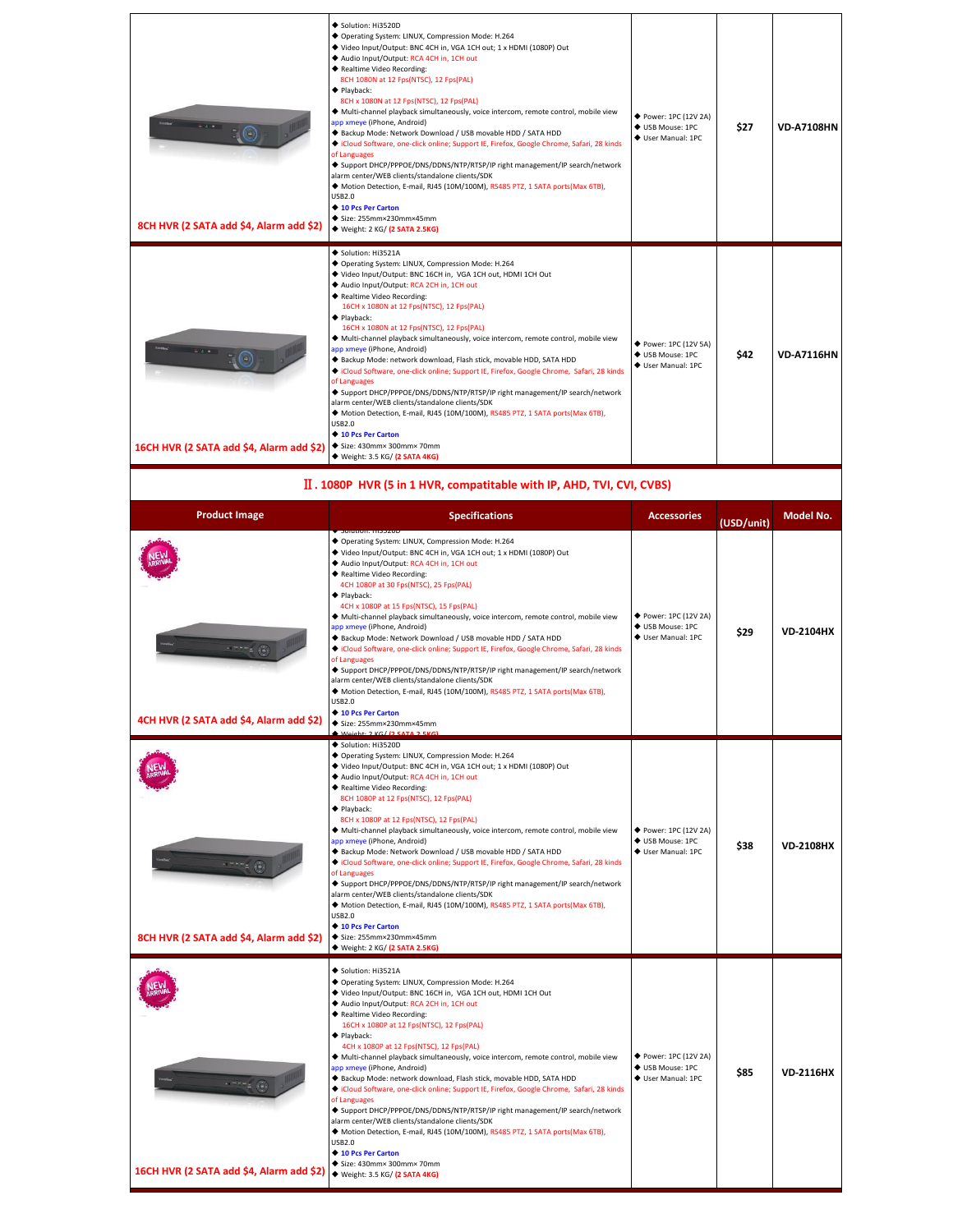| Solution: Hi3520D<br>◆ Operating System: LINUX, Compression Mode: H.264<br>◆ Video Input/Output: BNC 4CH in, VGA 1CH out; 1 x HDMI (1080P) Out<br>◆ Audio Input/Output: RCA 4CH in, 1CH out<br>◆ Realtime Video Recording:<br>8CH 1080P at 12 Fps(NTSC), 12 Fps(PAL)<br>$\blacklozenge$ Playback:<br>8CH x 1080P at 12 Fps(NTSC), 12 Fps(PAL)<br>◆ Multi-channel playback simultaneously, voice intercom, remote control, mobile view<br>◆ Power: 1PC (12V 2A)<br>app xmeye (iPhone, Android)<br>\$39<br><b>VD-7108HX</b><br>♦ USB Mouse: 1PC<br>◆ Backup Mode: Network Download / USB movable HDD / SATA HDD<br>♦ User Manual: 1PC<br>Cloud Software, one-click online; Support IE, Firefox, Google Chrome, Safari, 28 kinds<br>of Languages<br>◆ Support DHCP/PPPOE/DNS/DDNS/NTP/RTSP/IP right management/IP search/network<br>alarm center/WEB clients/standalone clients/SDK<br>◆ Motion Detection, E-mail, RJ45 (10M/100M), RS485 PTZ, 1 SATA ports(Max 6TB),<br><b>USB2.0</b><br>◆ 10 Pcs Per Carton<br>◆ Size: 255mm×230mm×45mm<br>8CH HVR (2 SATA add \$4, Alarm add \$2)<br>◆ Weight: 2 KG/ (2 SATA 2.5KG)<br>Solution: Hi3521A<br>◆ Operating System: LINUX, Compression Mode: H.264<br>◆ Video Input/Output: BNC 16CH in, VGA 1CH out, HDMI 1CH Out<br>◆ Audio Input/Output: RCA 2CH in, 1CH out<br>◆ Realtime Video Recording:<br>16CH x 1080P at 12 Fps(NTSC), 12 Fps(PAL)<br>$\blacklozenge$ Playback:<br>4CH x 1080P at 12 Fps(NTSC), 12 Fps(PAL)<br>◆ Power: 1PC (12V 5A)<br>◆ Multi-channel playback simultaneously, voice intercom, remote control, mobile view<br>♦ USB Mouse: 1PC<br><b>VD-7116HX</b><br>app xmeye (iPhone, Android)<br>\$86<br>♦ User Manual: 1PC<br>Backup Mode: network download, Flash stick, movable HDD, SATA HDD<br>◆ iCloud Software, one-click online; Support IE, Firefox, Google Chrome, Safari, 28 kinds<br>of Languages<br>◆ Support DHCP/PPPOE/DNS/DDNS/NTP/RTSP/IP right management/IP search/network<br>alarm center/WEB clients/standalone clients/SDK<br>◆ Motion Detection, E-mail, RJ45 (10M/100M), RS485 PTZ 1 SATA ports(Max 6TB), USB2.0 | 4CH HVR (2 SATA add \$4, Alarm add \$2) | Solution: Hi3520D<br>◆ Operating System: LINUX, Compression Mode: H.264<br>◆ Video Input/Output: BNC 4CH in, VGA 1CH out; 1 x HDMI (1080P) Out<br>◆ Audio Input/Output: RCA 4CH in, 1CH out<br>◆ Realtime Video Recording:<br>4CH 1080P at 30 Fps(NTSC), 25 Fps(PAL)<br>$\blacklozenge$ Playback:<br>4CH x 1080P at 15 Fps(NTSC), 15 Fps(PAL)<br>◆ Multi-channel playback simultaneously, voice intercom, remote control, mobile view<br>app xmeye (iPhone, Android)<br>◆ Backup Mode: Network Download / USB movable HDD / SATA HDD<br>Cloud Software, one-click online; Support IE, Firefox, Google Chrome, Safari, 28 kinds<br>of Languages<br>◆ Support DHCP/PPPOE/DNS/DDNS/NTP/RTSP/IP right management/IP search/network<br>alarm center/WEB clients/standalone clients/SDK<br>◆ Motion Detection, E-mail, RJ45 (10M/100M), RS485 PTZ, 1 SATA ports(Max 6TB),<br><b>USB2.0</b><br>◆ 10 Pcs Per Carton<br>◆ Size: 255mm×230mm×45mm<br>◆ Weight: 2 KG/ (2 SATA 2.5KG) | ◆ Power: 1PC (12V 2A)<br>♦ USB Mouse: 1PC<br>♦ User Manual: 1PC | \$30 | <b>VD-7104HX</b> |
|-----------------------------------------------------------------------------------------------------------------------------------------------------------------------------------------------------------------------------------------------------------------------------------------------------------------------------------------------------------------------------------------------------------------------------------------------------------------------------------------------------------------------------------------------------------------------------------------------------------------------------------------------------------------------------------------------------------------------------------------------------------------------------------------------------------------------------------------------------------------------------------------------------------------------------------------------------------------------------------------------------------------------------------------------------------------------------------------------------------------------------------------------------------------------------------------------------------------------------------------------------------------------------------------------------------------------------------------------------------------------------------------------------------------------------------------------------------------------------------------------------------------------------------------------------------------------------------------------------------------------------------------------------------------------------------------------------------------------------------------------------------------------------------------------------------------------------------------------------------------------------------------------------------------------------------------------------------------------------------------------------------------------------------------------------------------------------------------------------|-----------------------------------------|---------------------------------------------------------------------------------------------------------------------------------------------------------------------------------------------------------------------------------------------------------------------------------------------------------------------------------------------------------------------------------------------------------------------------------------------------------------------------------------------------------------------------------------------------------------------------------------------------------------------------------------------------------------------------------------------------------------------------------------------------------------------------------------------------------------------------------------------------------------------------------------------------------------------------------------------------------------------------|-----------------------------------------------------------------|------|------------------|
|                                                                                                                                                                                                                                                                                                                                                                                                                                                                                                                                                                                                                                                                                                                                                                                                                                                                                                                                                                                                                                                                                                                                                                                                                                                                                                                                                                                                                                                                                                                                                                                                                                                                                                                                                                                                                                                                                                                                                                                                                                                                                                     |                                         |                                                                                                                                                                                                                                                                                                                                                                                                                                                                                                                                                                                                                                                                                                                                                                                                                                                                                                                                                                           |                                                                 |      |                  |
| 16CH HVR (2 SATA add \$4, Alarm add \$2)<br>◆ Size: 430mm× 300mm× 70mm<br>◆ Weight: 3.5 KG/ (2 SATA 4KG)                                                                                                                                                                                                                                                                                                                                                                                                                                                                                                                                                                                                                                                                                                                                                                                                                                                                                                                                                                                                                                                                                                                                                                                                                                                                                                                                                                                                                                                                                                                                                                                                                                                                                                                                                                                                                                                                                                                                                                                            |                                         | ◆ 10 Pcs Per Carton                                                                                                                                                                                                                                                                                                                                                                                                                                                                                                                                                                                                                                                                                                                                                                                                                                                                                                                                                       |                                                                 |      |                  |

#### Ⅲ**. 4M, 3M HVR(5 in 1 HVR, compatitable with IP, AHD, TVI, CVI, CVBS)**

| <b>Product Image</b>                    | <b>Specifications</b>                                                                                                                                                                                                                                                                                                                                                                                                                                                                                                                                                                                                                                                                                                                                                                                                                                                                                                                                                                                         | <b>Accessories</b>                                              | (USD/unit) | Model No.        |
|-----------------------------------------|---------------------------------------------------------------------------------------------------------------------------------------------------------------------------------------------------------------------------------------------------------------------------------------------------------------------------------------------------------------------------------------------------------------------------------------------------------------------------------------------------------------------------------------------------------------------------------------------------------------------------------------------------------------------------------------------------------------------------------------------------------------------------------------------------------------------------------------------------------------------------------------------------------------------------------------------------------------------------------------------------------------|-----------------------------------------------------------------|------------|------------------|
| 4CH HVR (2 SATA add \$4, Alarm add \$2) | Solution: Hi3520D<br>◆ Operating System: LINUX, Compression Mode: H.264<br>◆ Video Input/Output: BNC 4CH in, VGA 1CH out, 1 x HDMI (1080P) Out<br>◆ Audio Input/Output: RCA 4CH in, 1CH out<br>◆ Realtime Video Recording:<br>1080P: 1920 x 1080 at 30 Fps(NTSC), 25 Fps(PAL)<br>4M: 4M at 8 Fps(NTSC), 8 Fps(PAL)<br>◆ Playback: 4CH x 1080P at 15Fps/4CH x 4M at 8Fps<br>◆ Multi-channel playback simultaneously, voice intercom, remote control, mobile view<br>app xmeye (iPhone, Android)<br>◆ Backup Mode: network download, Flash stick, movable HDD, SATA HDD<br>Cloud Software, one-click online; Support IE, Firefox, Google Chrome, Safari, 28 kinds<br>of Languages<br>◆ Support DHCP/PPPOE/DNS/DDNS/NTP/RTSP/IP right management/IP search/network<br>alarm center/WEB clients/standalone clients/SDK<br>◆ Motion Detection, E-mail, RJ45 (10M/100M), RS485 PTZ, 1 SATA ports(Max 6TB),<br><b>USB2.0</b><br>◆ 10 Pcs Per Carton<br>◆ Size: 255mm× 230mm× 45mm<br>◆ Weight: 2 KG/ (2 SATA 2.5KG)  | ◆ Power: 1PC (12V 2A)<br>♦ USB Mouse: 1PC<br>♦ User Manual: 1PC | \$37       | <b>VD-2104HD</b> |
| 8CH HVR (2 SATA add \$4, Alarm add \$2) | Solution: Hi3521A<br>◆ Operating System: LINUX, Compression Mode: H.264<br>◆ Video Input/Output: BNC 8CH in, VGA 1CH out, 1 x HDMI (1080P) Out<br>◆ Audio Input/Output: RCA 4CH in, 1CH out<br>◆ Realtime Video Recording:<br>1080P: 1920 x 1080 at 30 Fps(NTSC), 25 Fps(PAL)<br>4M: 4M at 8 Fps(NTSC), 8 Fps(PAL)<br>◆ Playback: 8CH x 1080P 12 Fps/8CH x 4M at 8Fps<br>◆ Multi-channel playback simultaneously, voice intercom, remote control, mobile view<br>app xmeye (iPhone, Android)<br>◆ Backup Mode: network download, Flash stick, movable HDD, SATA HDD<br>◆ iCloud Software, one-click online; Support IE, Firefox, Google Chrome, Safari, 28 kinds<br>of Languages<br>◆ Support DHCP/PPPOE/DNS/DDNS/NTP/RTSP/IP right management/IP search/network<br>alarm center/WEB clients/standalone clients/SDK<br>◆ Motion Detection, E-mail, RJ45 (10M/100M), RS485 PTZ, 1 SATA ports(Max 6TB),<br><b>USB2.0</b><br>◆ 10 Pcs Per Carton<br>◆ Size: 255mm× 230mm× 45mm<br>◆ Weight: 2 KG/ (2 SATA 2.5KG) | ◆ Power: 1PC (12V 2A)<br>♦ USB Mouse: 1PC<br>♦ User Manual: 1PC | \$46       | <b>VD-2108HD</b> |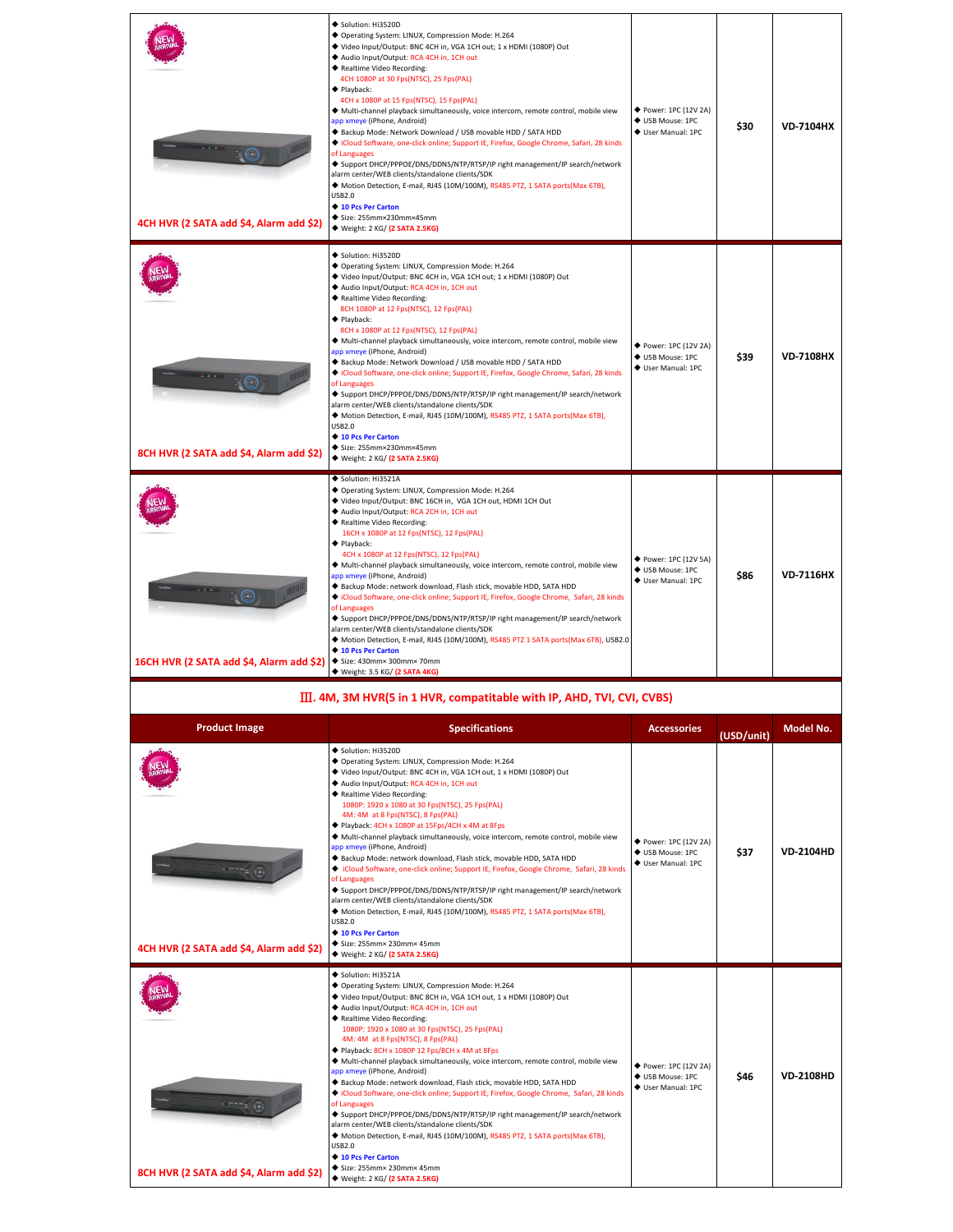| 16CH HVR (2 SATA add \$4, Alarm add \$2)              | Solution: Hi3531A<br>◆ Operating System: LINUX, Compression Mode: H.264<br>◆ Video Input/Output: BNC 16CH in, VGA 1CH out, 1 x HDMI (1080P) Out<br>Audio Input/Output: RCA 6CH in, 1CH out<br>Alarm Input/Output: Alarm 4CH in, 1CH out<br>◆ Realtime Video Recording:<br>1080P: 1920 x 1080 at 30 Fps(NTSC), 25 Fps(PAL)<br>4M: 4M at 8 Fps(NTSC), 8 Fps(PAL)<br>◆ Playback: 8CH x 1080P at 12Fps/8CH x 4M at 8Fps<br>◆ Multi-channel playback simultaneously, voice intercom, remote control, mobile view<br>app xmeye (iPhone, Android)<br>Backup Mode: network download, Flash stick, movable HDD, SATA HDD<br>Cloud Software, one-click online; Support IE, Firefox, Google Chrome, Safari, 28 kinds<br>of Languages<br>◆ Support DHCP/PPPOE/DNS/DDNS/NTP/RTSP/IP right management/IP search/network<br>alarm center/WEB clients/standalone clients/SDK<br>◆ Motion Detection, E-mail, RJ45 (10M/100M), RS485 PTZ, 1 SATA ports(Max 6TB),<br><b>USB2.0</b><br>◆ 10 Pcs Per Carton<br>◆ Size: 330mmx245mmx50mm<br>◆ Weight: 3.5 KG/ (2 SATA 4KG) | ◆ Power: 1PC (12V 5A)<br>◆ USB Mouse: 1PC<br>♦ User Manual: 1PC | \$104      | <b>VD-2116HD</b> |
|-------------------------------------------------------|------------------------------------------------------------------------------------------------------------------------------------------------------------------------------------------------------------------------------------------------------------------------------------------------------------------------------------------------------------------------------------------------------------------------------------------------------------------------------------------------------------------------------------------------------------------------------------------------------------------------------------------------------------------------------------------------------------------------------------------------------------------------------------------------------------------------------------------------------------------------------------------------------------------------------------------------------------------------------------------------------------------------------------------------------|-----------------------------------------------------------------|------------|------------------|
| 4CH HVR (2 SATA add \$4, Alarm add \$2)               | Solution: Hi3520D<br>◆ Operating System: LINUX, Compression Mode: H.264<br>◆ Video Input/Output: BNC 4CH in, VGA 1CH out, HDMI 1CH Out<br>Audio Input/Output: RCA 4CH in, 1CH out<br>◆ Realtime Video Recording:<br>1080P: 1920 x 1080 at 30 Fps(NTSC), 25 Fps(PAL)<br>4M: 4M at 8 Fps(NTSC), 8 Fps(PAL)<br>◆ Playback:<br>4CH x 1080P at 15Fps/4CH x 4M at 8Fps<br>◆ Multi-channel playback simultaneously, voice intercom, remote control,mobile view<br>app xmeye (iPhone, Android)<br>Backup Mode: network download, Flash stick, movable HDD, SATA HDD<br>Cloud Software, one-click online; Support IE, Firefox, Google Chrome, Safari, 28 kinds<br>of Languages<br>◆ Support DHCP/PPPOE/DNS/DDNS/NTP/RTSP/IP right management/IP search/network<br>alarm center/WEB clients/standalone clients/SDK<br>◆ Motion Detection, E-mail, RJ45 (10M/100M), RS485 PTZ 1 SATA port(Max 6TB), USB2.0<br>◆ 10 Pcs Per Carton<br>Size: 245mm× 330mm× 55mm<br>◆ Weight: 2 KG/ (2 SATA 2.5KG)                                                                 | ◆ Power: 1PC (12V 2A)<br>♦ USB Mouse: 1PC<br>♦ User Manual: 1PC | \$38       | <b>VD-7104HD</b> |
| 8CH HVR (2 SATA add \$4, Alarm add \$2)               | Solution: Hi3521A<br>◆ Operating System: LINUX, Compression Mode: H.264<br>◆ Video Input/Output: BNC 8CH in, VGA 1CH out, 1 x HDMI (1080P) Out<br>Audio Input/Output: RCA 4CH in, 1CH out<br>◆ Realtime Video Recording:<br>1080P: 1920 x 1080 at 30 Fps(NTSC), 25 Fps(PAL)<br>4M: 4M at 8 Fps(NTSC), 8 Fps(PAL)<br>◆ Playback: 8CH x 1080P 12 Fps/8CH x 4M at 8Fps<br>◆ Multi-channel playback simultaneously, voice intercom, remote control, mobile view<br>app xmeye (iPhone, Android)<br>◆ Backup Mode: network download, Flash stick, movable HDD, SATA HDD<br>Cloud Software, one-click online; Support IE, Firefox, Google Chrome, Safari, 28 kinds<br>of Languages<br>◆ Support DHCP/PPPOE/DNS/DDNS/NTP/RTSP/IP right management/IP search/network<br>alarm center/WEB clients/standalone clients/SDK<br>◆ Motion Detection, E-mail, RJ45 (10M/100M), RS485 PTZ, 1 SATA ports(Max 6TB),<br><b>USB2.0</b><br>◆ 10 Pcs Per Carton<br>Size: 255mm× 230mm× 45mm<br>◆ Weight: 2 KG/ (2 SATA 2.5KG)                                               | ◆ Power: 1PC (12V 2A)<br>♦ USB Mouse: 1PC<br>♦ User Manual: 1PC | \$47       | <b>VD-7108HD</b> |
| 16CH HVR (2 SATA add \$4, Alarm add \$2)              | Solution: Hi3531A<br>◆ Operating System: LINUX, Compression Mode: H.264<br>◆ Video Input/Output: BNC 16CH in, VGA 1CH out, 1 x HDMI (1080P) Out<br>Audio Input/Output: RCA 2CH in, 1CH out<br>◆ Realtime Video Recording:<br>1080P: 1920 x 1080 at 30 Fps(NTSC), 25 Fps(PAL)<br>4M: 4M at 8 Fps(NTSC), 8 Fps(PAL)<br>◆ Playback: 8CH x 1080P at 12Fps/8CH x 4M at 8Fps<br>◆ Multi-channel playback simultaneously, voice intercom, remote control, mobile view<br>app xmeye (iPhone, Android)<br>Backup Mode: network download, Flash stick, movable HDD, SATA HDD<br>Cloud Software, one-click online; Support IE, Firefox, Google Chrome, Safari, 28 kinds<br>of Languages<br>◆ Support DHCP/PPPOE/DNS/DDNS/NTP/RTSP/IP right management/IP search/network<br>alarm center/WEB clients/standalone clients/SDK<br>◆ Motion Detection, E-mail, RJ45 (10M/100M), RS485 PTZ, 1 SATA ports(Max 6TB),<br><b>USB2.0</b><br>◆ 10 Pcs Per Carton<br>◆ Size: 330mmx245mmx50mm                                                                                | ◆ Power: 1PC (12V 5A)<br>♦ USB Mouse: 1PC<br>♦ User Manual: 1PC | \$105      | <b>VD-7116HD</b> |
|                                                       | IV. AHD 5M 4M HVR(1080P 5 in 1 HVR, compatitable with IP, AHD, TVI, CVI, CVBS)                                                                                                                                                                                                                                                                                                                                                                                                                                                                                                                                                                                                                                                                                                                                                                                                                                                                                                                                                                       |                                                                 |            |                  |
| <b>Product Image</b>                                  | <b>Specifications</b><br>Solution: Hi3521A                                                                                                                                                                                                                                                                                                                                                                                                                                                                                                                                                                                                                                                                                                                                                                                                                                                                                                                                                                                                           | <b>Accessories</b>                                              | (USD/unit) | Model No.        |
| $-7777268$<br>4CH HVR (2 SATA add \$4, Alarm add \$2) | ◆ Operating System: LINUX, Compression Mode: H.264+/H.264<br>◆ Video Input/Output: BNC 4CH in, VGA 1CH out, 1 x HDMI (1080P) Out<br>Audio Input/Output: RCA 4CH in, 1CH out<br>◆ Realtime Video Recording:<br>1080P: 1920 x 1080 at 30 Fps(NTSC), 25 Fps(PAL) (5-in-1)<br>5M: 5M at 11 Fps(NTSC), 11 Fps(PAL)(AHD)<br>4M: 4M at 25 Fps(NTSC), 25 Fps(PAL)(AHD)<br>◆ Playback: 4CH x 5M at 11Fps/4CH x 4M at 15Fps<br>◆ Multi-channel playback simultaneously, voice intercom, remote control, mobile view<br>app xmeye (iPhone, Android)<br>Backup Mode: network download, Flash stick, movable HDD, SATA HDD<br>Cloud Software, one-click online; Support IE, Firefox, Google Chrome, Safari, 28 kinds<br>of Languages<br>◆ Support DHCP/PPPOE/DNS/DDNS/NTP/RTSP/IP right management/IP search/network<br>alarm center/WEB clients/standalone clients/SDK<br>◆ Motion Detection, E-mail, RJ45 (10M/100M), RS485 PTZ, 1 SATA ports(Max 6TB),<br><b>USB2.0</b><br>◆ 10 Pcs Per Carton<br>◆ Size: 255mm× 230mm× 45mm<br>Weight: 2 KG/ (2 SATA 2.5KG)   | ◆ Power: 1PC (12V 3A)<br>◆ USB Mouse: 1PC<br>♦ User Manual: 1PC | \$47       | <b>VD-2104HS</b> |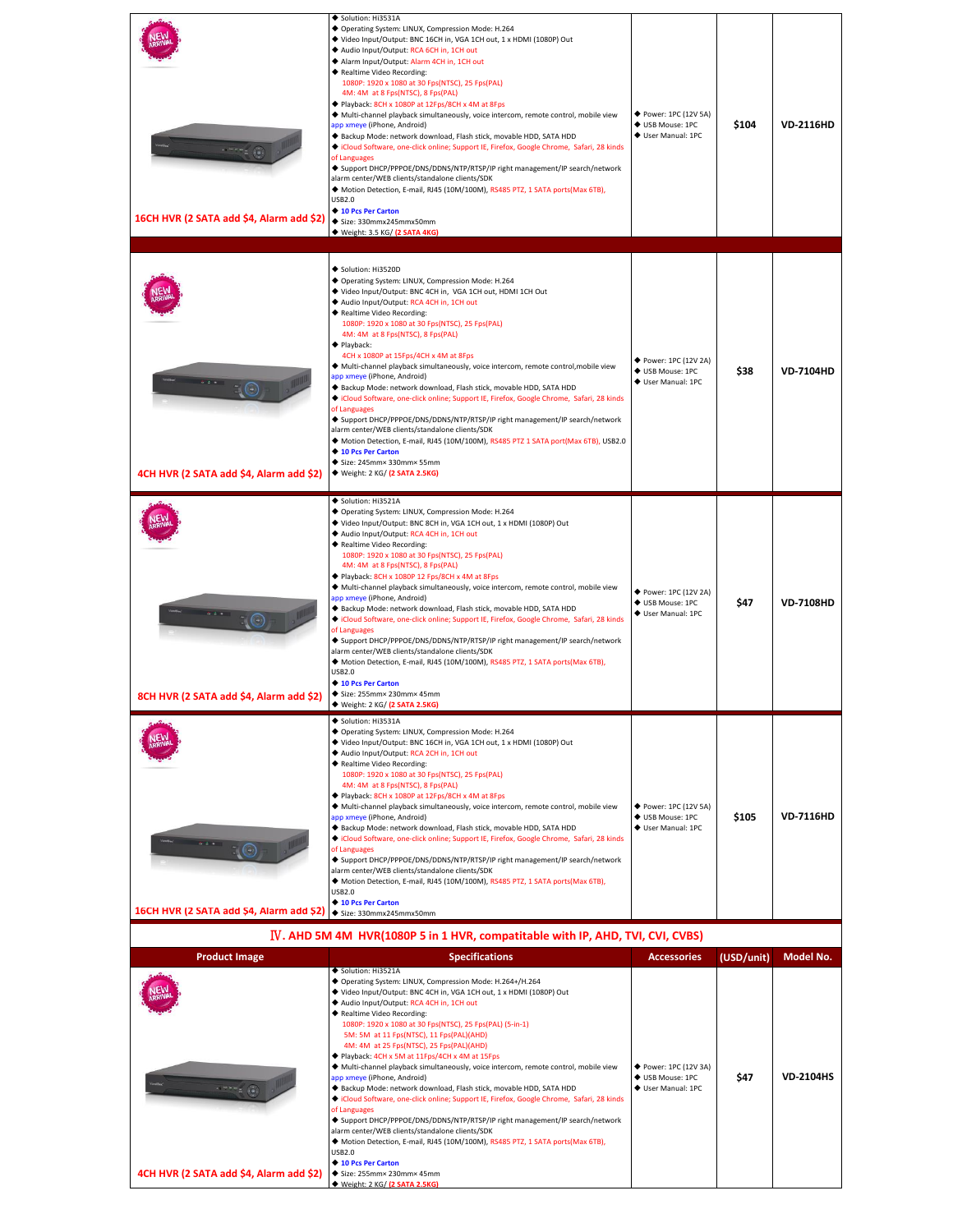| 8CH HVR (2 SATA add \$4, Alarm add \$2) | ◆ Solution:Hi3531A<br>◆ Operating System: LINUX, Compression Mode: H.264+/H.264<br>◆ Video Input/Output: BNC 8CH in, VGA 1CH out, 1 x HDMI (1080P) Out (Max 4K) Out<br>Audio Input/Output: RCA 4CH in, 1CH out<br>◆ Realtime Video Recording:<br>1080P: 1920 x 1080 at 30 Fps(NTSC), 25 Fps(PAL) (5-in-1)<br>5M: 5M at 11 Fps(NTSC), 11 Fps(PAL)(AHD)<br>4M: 4M at 25 Fps(NTSC), 25 Fps(PAL)(AHD)<br>◆ Playback: 8CH x 5M at 11Fps/8CH x 4M at 15Fps<br>◆ Multi-channel playback simultaneously, voice intercom, remote control, mobile view<br>app xmeye (iPhone, Android)<br>Backup Mode: network download, Flash stick, movable HDD, SATA HDD<br>Cloud Software, one-click online; Support IE, Firefox, Google Chrome, Safari, 28 kinds<br>of Languages<br>◆ Support DHCP/PPPOE/DNS/DDNS/NTP/RTSP/IP right management/IP search/network<br>alarm center/WEB clients/standalone clients/SDK<br>◆ Motion Detection, E-mail, RJ45 (10M/100M), RS485 PTZ, 1SATA ports(Max 6TB), USB2.0<br>◆ 10 Pcs Per Carton<br>◆ Size: 330mmx245mmx50mm<br>◆ Weight: 2 KG/ (2 SATA 2.5KG)                                                    | ◆ Power: 1PC (12V 3A)<br>♦ USB Mouse: 1PC<br>♦ User Manual: 1PC | \$105 | <b>VD-2108HS</b> |
|-----------------------------------------|-------------------------------------------------------------------------------------------------------------------------------------------------------------------------------------------------------------------------------------------------------------------------------------------------------------------------------------------------------------------------------------------------------------------------------------------------------------------------------------------------------------------------------------------------------------------------------------------------------------------------------------------------------------------------------------------------------------------------------------------------------------------------------------------------------------------------------------------------------------------------------------------------------------------------------------------------------------------------------------------------------------------------------------------------------------------------------------------------------------------------------|-----------------------------------------------------------------|-------|------------------|
| 16CH HVR (2 SATA, Alarm add \$2)        | ◆ Solution:Hi3531A*2<br>◆ Operating System: LINUX, Compression Mode: H.264+/H.264<br>◆ Video Input/Output: BNC 16CH in, VGA 1CH out, 1 x HDMI (1080P) Out (Max 4K) Out<br>◆ Audio Input/Output: RCA 2CH in, 1CH out<br>◆ Realtime Video Recording:<br>1080P: 1920 x 1080 at 30 Fps(NTSC), 25 Fps(PAL) (5-in-1)<br>5M: 5M at 11 Fps(NTSC), 11 Fps(PAL)(AHD)<br>4M: 4M at 25 Fps(NTSC), 25 Fps(PAL)(AHD)<br>Playback: 8CH x 5M at 11Fps/8CH x 4M at 15Fps<br>◆ Multi-channel playback simultaneously, voice intercom, remote control, mobile view<br>app xmeye (iPhone, Android)<br>Backup Mode: network download, Flash stick, movable HDD, SATA HDD<br>◆ iCloud Software, one-click online; Support IE, Firefox, Google Chrome, Safari, 28 kinds<br>of Languages<br>◆ Support DHCP/PPPOE/DNS/DDNS/NTP/RTSP/IP right management/IP search/network<br>alarm center/WEB clients/standalone clients/SDK<br>◆ Motion Detection, E-mail, RJ45 (10M/100M), RS485 PTZ, 2SATA ports(Max 12TB),<br><b>USB2.0</b><br>◆ 10 Pcs Per Carton<br>◆ Size: 330mmx245mmx50mm<br>◆ Weight: 4 KG<br>Solution: Hi3521A                              | ◆ Power: 1PC (12V 5A)<br>♦ USB Mouse: 1PC<br>♦ User Manual: 1PC | \$175 | <b>VD-2216HS</b> |
| 4CH HVR (2 SATA, Alarm add \$2)         | ◆ Operating System: LINUX, Compression Mode: H.264+/H.264<br>◆ Video Input/Output: BNC 4CH in, VGA 1CH out, 1 x HDMI (1080P) Out<br>Audio Input/Output: RCA 4CH in, 1CH out<br>◆ Realtime Video Recording:<br>1080P: 1920 x 1080 at 30 Fps(NTSC), 25 Fps(PAL) (5-in-1)<br>5M: 5M at 11 Fps(NTSC), 11 Fps(PAL)(AHD)<br>4M: 4M at 25 Fps(NTSC), 25 Fps(PAL)(AHD)<br>◆ Playback: 4CH x 5M at 11Fps/4CH x 4M at 15Fps<br>◆ Multi-channel playback simultaneously, voice intercom, remote control, mobile view<br>app xmeye (iPhone, Android)<br>Backup Mode: network download, Flash stick, movable HDD, SATA HDD<br>Cloud Software, one-click online; Support IE, Firefox, Google Chrome, Safari, 28 kinds<br>of Languages<br>◆ Support DHCP/PPPOE/DNS/DDNS/NTP/RTSP/IP right management/IP search/network<br>alarm center/WEB clients/standalone clients/SDK<br>◆ Motion Detection, E-mail, RJ45 (10M/100M), RS485 PTZ, 1 SATA ports(Max 6TB),<br><b>USB2.0</b><br>◆ 10 Pcs Per Carton<br>Size: 255mm× 230mm× 45mm<br>Weight: 2 KG/ (2 SATA 2.5KG                                                                               | ◆ Power: 1PC (12V 3A)<br>♦ USB Mouse: 1PC<br>♦ User Manual: 1PC | \$48  | <b>VD-7104HS</b> |
| 8CH HVR (2 SATA, Alarm add \$2)         | ◆ Solution:Hi3531A<br>◆ Operating System: LINUX, Compression Mode: H.264+/H.264<br>◆ Video Input/Output: BNC 8CH in, VGA 1CH out, 1 x HDMI (1080P) Out (Max 4K) Out<br>Audio Input/Output: RCA 4CH in, 1CH out<br>◆ Realtime Video Recording:<br>1080P: 1920 x 1080 at 30 Fps(NTSC), 25 Fps(PAL) (5-in-1)<br>5M: 5M at 11 Fps(NTSC), 11 Fps(PAL)(AHD)<br>4M: 4M at 25 Fps(NTSC), 25 Fps(PAL)(AHD)<br>◆ Playback: 8CH x 5M at 11Fps/8CH x 4M at 15Fps<br>◆ Multi-channel playback simultaneously, voice intercom, remote control, mobile view<br>app xmeye (iPhone, Android)<br>Backup Mode: network download, Flash stick, movable HDD, SATA HDD<br>Cloud Software, one-click online; Support IE, Firefox, Google Chrome, Safari, 28 kinds<br>of Languages<br>◆ Support DHCP/PPPOE/DNS/DDNS/NTP/RTSP/IP right management/IP search/network<br>alarm center/WEB clients/standalone clients/SDK<br>◆ Motion Detection, E-mail, RJ45 (10M/100M), RS485 PTZ, 1SATA ports(Max 6TB), USB2.0<br>◆ 10 Pcs Per Carton<br>◆ Size: 330mmx245mmx50mm<br>◆ Weight: 2 KG/ (2 SATA 2.5KG)                                                    | ◆ Power: 1PC (12V 3A)<br>♦ USB Mouse: 1PC<br>♦ User Manual: 1PC | \$106 | <b>VD-7108HS</b> |
| 16CH HVR (2 SATA, Alarm add \$2)        | ◆ Solution:Hi3531A*2<br>◆ Operating System: LINUX, Compression Mode: H.264+/H.264<br>◆ Video Input/Output: BNC 16CH in, VGA 1CH out, 1 x HDMI (1080P) Out (Max 4K) Out<br>Audio Input/Output: RCA 2CH in, 1CH out<br>◆ Realtime Video Recording:<br>1080P: 1920 x 1080 at 30 Fps(NTSC), 25 Fps(PAL) (5-in-1)<br>5M: 5M at 11 Fps(NTSC), 11 Fps(PAL)(AHD)<br>4M: 4M at 25 Fps(NTSC), 25 Fps(PAL)(AHD)<br>Playback: 8CH x 5M at 11Fps/8CH x 4M at 15Fps<br>◆ Multi-channel playback simultaneously, voice intercom, remote control, mobile view<br>app xmeye (iPhone, Android)<br>Backup Mode: network download, Flash stick, movable HDD, SATA HDD<br>Cloud Software, one-click online; Support IE, Firefox, Google Chrome, Safari, 28 kinds<br>of Languages<br>◆ Support DHCP/PPPOE/DNS/DDNS/NTP/RTSP/IP right management/IP search/network<br>alarm center/WEB clients/standalone clients/SDK<br>◆ Motion Detection, E-mail, RJ45 (10M/100M), RS485 PTZ, 2SATA ports(Max 12TB),<br><b>USB2.0</b><br>◆ 5 Pcs Per Carton<br>Size: 330mmx245mmx50mm<br>◆ Weight: 4 KG<br>V. 16/24/32CH AHD HVR ( Project DVR, more SATA, Alarm) | ◆ Power: 1PC (12V 6A)<br>♦ USB Mouse: 1PC<br>♦ User Manual: 1PC | \$176 | <b>VD-7216HS</b> |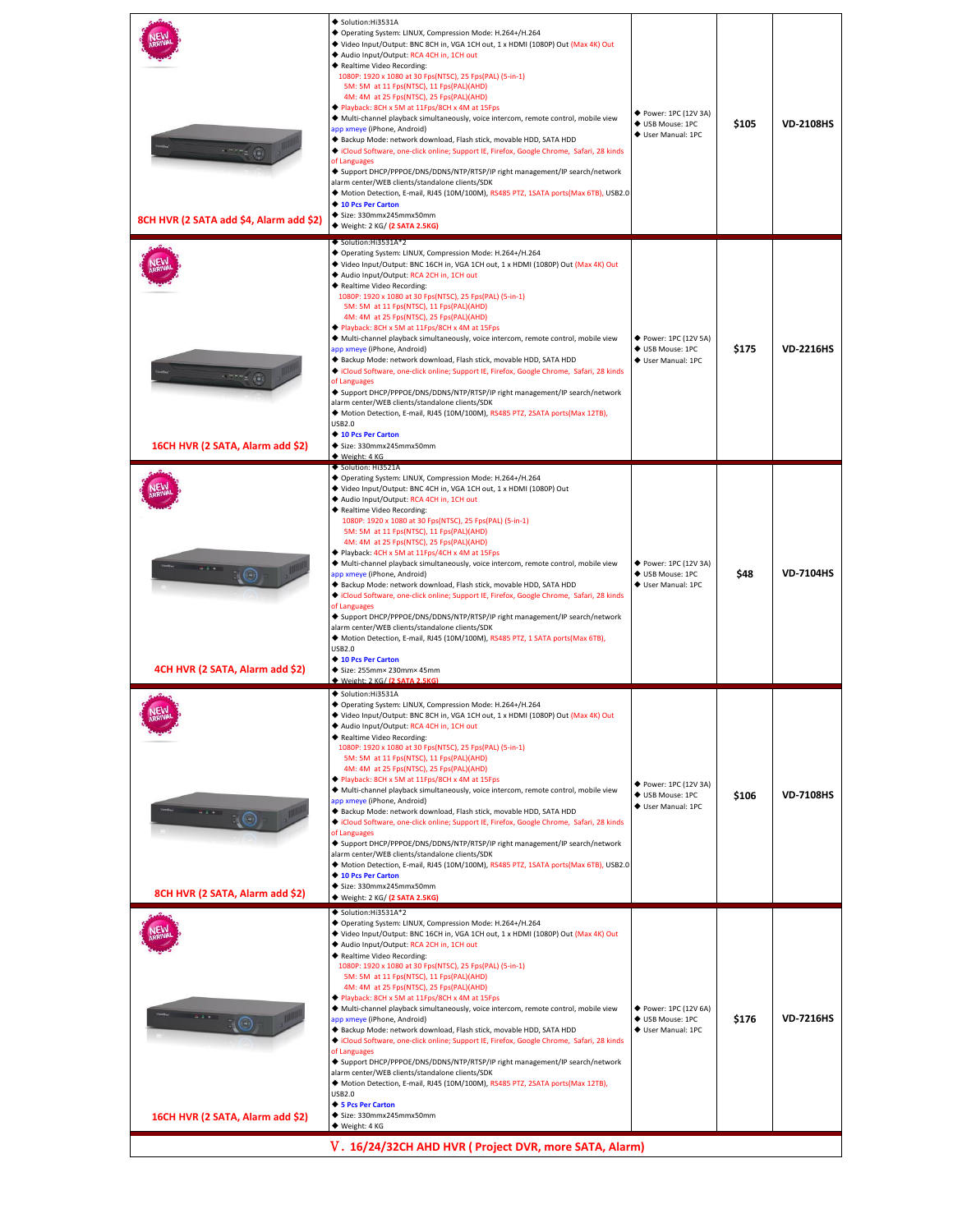| <b>Product Image</b>       | <b>Specifications</b>                                                                                                                                                                                                                                                                                                                                                                                                                                                                                                                                                                                                                                                                                                                                                                                                                                                                                                                                                                                                              | <b>Accessories</b>                                              | (USD/unit) | Model No.         |
|----------------------------|------------------------------------------------------------------------------------------------------------------------------------------------------------------------------------------------------------------------------------------------------------------------------------------------------------------------------------------------------------------------------------------------------------------------------------------------------------------------------------------------------------------------------------------------------------------------------------------------------------------------------------------------------------------------------------------------------------------------------------------------------------------------------------------------------------------------------------------------------------------------------------------------------------------------------------------------------------------------------------------------------------------------------------|-----------------------------------------------------------------|------------|-------------------|
| <b>16CH 1080P 8 SATA</b>   | ◆ Solution: Hi3531 + 3532 + NVP6114<br>◆ Operating System: LINUX, Compression Mode: H.264<br>◆ Video Input/Output: BNC 16CH in, VGA 1CH out, HDMI 1CH Out<br>◆ Audio Input/Output: RCA 16CH in, 1CH out<br>Alarm: 8CH in, 4CH out<br>◆ Realtime Video Recording:<br>16CH x 1080P at 12 Fps(NTSC), 12 Fps( PAL)<br>◆ Playback:<br>16CH x 1080P at 12 Fps(NTSC), 12 Fps( PAL)<br>◆ Multi-channel playback simultaneously, voice intercom, mobile view app xmeye<br>(iPhone, Android)<br>Backup Mode: network download, Flash stick, movable HDD, SATA HDD<br>Cloud Software, one-click online; Support IE, Firefox, Google Chrome, Safari, 28 kinds<br>of Languages<br>◆ Support DHCP/PPPOE/DNS/DDNS/NTP/RTSP/IP right management/IP search/network<br>alarm center/WEB clients/standalone clients/SDK<br>◆ Motion Detection, E-mail, RJ45 (10M/100M), RS485 PTZ, 8 SATA ports(Max 48TB),<br><b>USB2.0</b><br>◆ 2 Pcs Per Carton<br>◆ Size: 443mm× 400mm× 92mm<br>◆ Weight: 8 KG                                                     | ◆ Power: 1PC (12V 5A)<br>◆ USB Mouse: 1PC<br>◆ User Manual: 1PC | \$253      | <b>VD-A9416HX</b> |
| <b>24CH 960P 8 SATA</b>    | ◆ Solution: Hi3531+Hi3532<br>◆ Operating System: LINUX, Compression Mode: H.264<br>◆ Video Input/Output: BNC 24CH in, VGA 1CH out, HDMI 1CH Out<br>Audio Input/Output: RCA 16CH in, 1CH out<br>Alarm Input/Output: Alarm 8CH in/ 1CH out<br>◆ Realtime Video Recording:<br>24CH x 960P at 30Fps(NTSC), 25 Fps(PAL)<br>$\blacklozenge$ Playback:<br>8CH x 960 at 30Fps(NTSC), 25 Fps(PAL)<br>◆ Multi-channel playback simultaneously, voice intercom, remote control, mobile view<br>app xmeye (iPhone, Android)<br>Backup Mode: network download, Flash stick, movable HDD, SATA HDD<br>Cloud Software, one-click online; Support IE, Firefox, Google Chrome, Safari, 28 kinds<br>of Languages<br>◆ Support DHCP/PPPOE/DNS/DDNS/NTP/RTSP/IP right management/IP search/network<br>alarm center/WEB clients/standalone clients/SDK<br>◆ Motion Detection, E-mail, RJ45 (10M/100M), RS485 PTZ, 8 SATA ports(Max 48TB),<br><b>USB2.0</b><br>◆ 2 Pcs Per Carton<br>Size: 443mm× 400mm× 92mm                                            | ◆ Power: 1PC (12V 5A)<br>♦ USB Mouse: 1PC<br>♦ User Manual: 1PC | \$268      | <b>VD-A9824HN</b> |
| <b>32CH 1080N 8 SATA</b>   | $\blacklozenge$ Solution: Hi3531+Hi3532<br>◆ Operating System: LINUX, Compression Mode: H.264<br>◆ Video Input/Output: BNC 32CH in, VGA 1CH out, HDMI 1CH Out<br>◆ Audio Input/Output: RCA 16CH in, 1CH out<br>Alarm Input/Output: Alarm 8CH in/ 1CH out<br>◆ Realtime Video Recording:<br>32CH x 1080N at 12Fps(NTSC), 12 Fps(PAL)<br>$\blacklozenge$ Playback:<br>16CH x 1080N at 12Fps(NTSC), 12 Fps(PAL)<br>◆ Multi-channel playback simultaneously, voice intercom, remote control, mobile view<br>app xmeye (iPhone, Android)<br>◆ Backup Mode: network download, Flash stick, movable HDD, SATA HDD<br>Cloud Software, one-click online; Support IE, Firefox, Google Chrome, Safari, 28 kinds<br>of Languages<br>◆ Support DHCP/PPPOE/DNS/DDNS/NTP/RTSP/IP right management/IP search/network<br>alarm center/WEB clients/standalone clients/SDK<br>◆ Motion Detection, E-mail, RJ45 (10M/100M), RS485 PTZ, 8 SATA ports(Max 48TB),<br><b>USB2.0</b><br>◆ 2 Pcs Per Carton<br>◆ Size: 443mm× 400mm× 92mm<br>◆ Weight: 12 KG | ◆ Power: 1PC (12V 5A)<br>♦ USB Mouse: 1PC<br>♦ User Manual: 1PC | \$304      | <b>VD-A9832HN</b> |
|                            | <b>VI. H.264 1080P NVR</b>                                                                                                                                                                                                                                                                                                                                                                                                                                                                                                                                                                                                                                                                                                                                                                                                                                                                                                                                                                                                         |                                                                 |            |                   |
| <b>Product Image</b>       | <b>Specifications</b>                                                                                                                                                                                                                                                                                                                                                                                                                                                                                                                                                                                                                                                                                                                                                                                                                                                                                                                                                                                                              | <b>Accessories</b>                                              | (USD/unit) | Model No.         |
| <b>Onvif</b>               | Solution: Hi3520D NVR<br>◆ Operating System: LINUX, Compression Mode: H.264<br>◆ Video Recording: 1080P x 4CH<br>◆ Video Output: 1CH VGA output, 1CH HDMI<br>◆ Playback: 1080P x 1CH<br>◆ Multi-channel playback simultaneously, voice intercom, remote control, mobile view<br>app xmeye (iPhone, Android)<br>◆ Backup Mode: network download, Flash stick, movable HDD, SATA HDD<br>Cloud Software, one-click online; Support IE, Firefox, Google Chrome, Safari, 28 kinds<br>of Languages<br>◆ Support DHCP/PPPOE/DNS/DDNS/NTP/RTSP/IP right management/IP search/network<br>alarm center/WEB clients/standalone clients/SDK<br>◆ Motion Detection, E-mail, RJ45 (10M/100M), RS485 PTZ, 1 SATA port (Max 6TB), USB2.0<br>◆ 10 Pcs Per Carton<br>◆ Size: 252mm× 213mm× 42mm<br>◆ Weight: 2.5 KG                                                                                                                                                                                                                                  | ◆ Power: 1PC (12V 2A)<br>♦ USB Mouse: 1PC<br>♦ User Manual: 1PC | \$14.80    | <b>VN-2104A</b>   |
| <b>Onvif</b><br>$-7772(8)$ | Solution: Hi3521A NVR<br>◆ Operating System: LINUX, Compression Mode: H.264<br>◆ Video Recording: 1080P x 8CH<br>◆ Video Output: 1CH VGA output, 1CH HDMI<br>◆ Playback: 1080P x 2CH<br>◆ Multi-channel playback simultaneously, voice intercom, remote control, mobile view<br>app xmeye (iPhone, Android)<br>◆ Backup Mode: network download, Flash stick, movable HDD, SATA HDD<br>◆ iCloud Software, one-click online; Support IE, Firefox, Google Chrome, Safari, 28 kinds<br>of Languages<br>◆ Support DHCP/PPPOE/DNS/DDNS/NTP/RTSP/IP right management/IP search/network<br>alarm center/WEB clients/standalone clients/SDK<br>◆ Motion Detection, E-mail, RJ45 (10M/100M), RS485 PTZ, 1 SATA port (Max 6TB), USB2.0<br>◆ 10 Pcs Per Carton<br>Size: 252mm× 213mm× 42mm<br>◆ Weight: 2.5 KG                                                                                                                                                                                                                                 | ◆ Power: 1PC (12V 2A)<br>♦ USB Mouse: 1PC<br>♦ User Manual: 1PC | \$16.30    | <b>VN-2108A</b>   |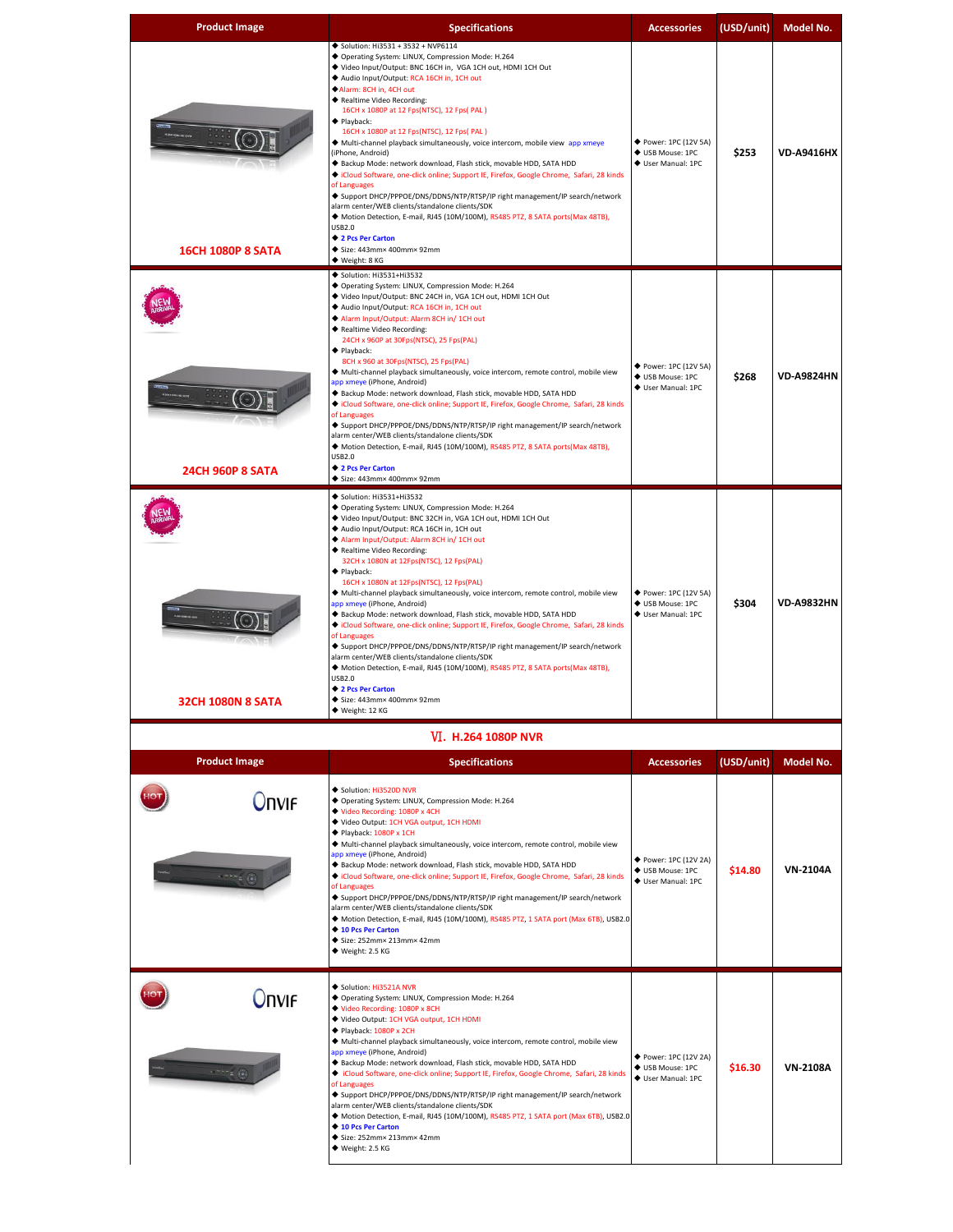| <b>NVIF</b>          | Solution: Hi3531A NVR<br>◆ Operating System: LINUX, Compression Mode: H.264<br>◆ Video Recording: 1080P x 16CH<br>◆ Video Output: 1CH VGA output, 1CH HDMI<br>◆ Playback: 1080P x 4CH<br>◆ Multi-channel playback simultaneously, voice intercom, remote control, mobile view<br>app xmeye (iPhone, Android)<br>◆ Backup Mode: network download, Flash stick, movable HDD, SATA HDD<br>◆ iCloud Software, one-click online; Support IE, Firefox, Google Chrome, Safari, 28 kinds<br>of Languages<br>◆ Support DHCP/PPPOE/DNS/DDNS/NTP/RTSP/IP right management/IP search/network<br>alarm center/WEB clients/standalone clients/SDK<br>◆ Motion Detection, E-mail, RJ45 (10M/100M), RS485 PTZ, 1 SATA port (Max 6TB), USB2.0<br>◆ 10 Pcs Per Carton<br>Size: 252mm× 213mm× 42mm<br>◆ Weight: 3.5 KG                     | ◆ Power: 1PC (12V 5A)<br>♦ USB Mouse: 1PC<br>♦ User Manual: 1PC | \$26.30    | <b>VN-2116A</b> |
|----------------------|-------------------------------------------------------------------------------------------------------------------------------------------------------------------------------------------------------------------------------------------------------------------------------------------------------------------------------------------------------------------------------------------------------------------------------------------------------------------------------------------------------------------------------------------------------------------------------------------------------------------------------------------------------------------------------------------------------------------------------------------------------------------------------------------------------------------------|-----------------------------------------------------------------|------------|-----------------|
| Onvif                | Solution: Hi3535 NVR<br>◆ Operating System: LINUX, Compression Mode: H.264<br>Audio Output: 16CH RCA in, 1CH out<br>Video Recording: 1080P x 16CH<br>◆ Video Output: 1CH VGA output, 1CH HDMI<br>◆ Playback: 1080P x 2CH<br>◆ Multi-channel playback simultaneously, remote control, mobile view app xmeye<br>◆ Backup Mode: network download, Flash stick, movable HDD, SATA HDD<br>◆ iCloud Software, one-click online; Support IE, Firefox, Google Chrome, Safari, 28 kinds<br>of Languages<br>◆ Support DHCP/PPPOE/DNS/DDNS/NTP/RTSP/IP right management/IP search/network<br>alarm center/WEB clients/standalone clients/SDK<br>◆ Motion Detection, E-mail, RJ45 (10M/100M), RS485 PTZ, 2 SATA ports(Max 12TB),<br><b>USB2.0</b><br>◆ 10 Pcs Per Carton<br>◆ Size: 390mm× 300mm× 110mm<br>◆ Weight: 4.5 KG         | ◆ Power: 1PC (12V 5A)<br>♦ USB Mouse: 1PC<br>♦ User Manual: 1PC | \$39       | <b>VN-7216A</b> |
| <b>Onvif</b>         | Solution: Hi3535 NVR<br>◆ Operating System: LINUX, Compression Mode: H.264<br>Audio Output: 24CH RCA in, 1CH out<br>◆ Video Recording: 1080P x 24CH<br>Video Output: 1CH VGA output, 1CH HDMI<br>◆ Playback: 1080P x 2CH<br>◆ Multi-channel playback simultaneously, remote control, mobile view app xmeye<br>◆ Backup Mode: network download, Flash stick, movable HDD, SATA HDD<br>Cloud Software, one-click online; Support IE, Firefox, Google Chrome, Safari, 28 kinds<br>of Languages<br>◆ Support DHCP/PPPOE/DNS/DDNS/NTP/RTSP/IP right management/IP search/network<br>alarm center/WEB clients/standalone clients/SDK<br>◆ Motion Detection, E-mail, RJ45 (10M/100M), RS485 PTZ, 2 SATA ports(Max 12TB),<br><b>USB2.0</b><br>◆ 5 Pcs Per Carton<br>Size: 390mm× 300mm× 110mm<br>◆ Weight: 8 KG                 | ◆ Power: 1PC (12V 5A)<br>♦ USB Mouse: 1PC<br>♦ User Manual: 1PC | \$45       | <b>VN-7224A</b> |
|                      | Solution: Hi3535 NVR<br>◆ Operating System: LINUX, Compression Mode: H.264<br>Audio Output: 32CH RCA in, 1CH out<br>◆ Video Recording: 1080P x 32CH<br>Video Output: 1CH VGA output, 1CH HDMI<br>$\blacklozenge$ Playback: 1080P x 2CH<br>◆ Multi-channel playback simultaneously, remote control, mobile view app xmeye<br>Backup Mode: network download, Flash stick, movable HDD, SATA HDD<br>Cloud Software, one-click online; Support IE, Firefox, Google Chrome, Safari, 28 kinds<br>of Languages<br>◆ Support DHCP/PPPOE/DNS/DDNS/NTP/RTSP/IP right management/IP search/network<br>alarm center/WEB clients/standalone clients/SDK<br>◆ Motion Detection, E-mail, RJ45 (10M/100M), RS485 PTZ, 2 SATA ports(Max 12TB),<br><b>USB2.0</b><br>◆ 5 Pcs Per Carton<br>◆ Size: 390mm× 300mm× 110mm<br>◆ Weight: 8.5 KG | ◆ Power: 1PC (12V 5A)<br>♦ USB Mouse: 1PC<br>♦ User Manual: 1PC | \$50       | <b>VN-7232A</b> |
|                      | VII. H.264 5M, 4M, 3M, 1080P NVR                                                                                                                                                                                                                                                                                                                                                                                                                                                                                                                                                                                                                                                                                                                                                                                        |                                                                 |            |                 |
| <b>Product Image</b> | <b>Specifications</b>                                                                                                                                                                                                                                                                                                                                                                                                                                                                                                                                                                                                                                                                                                                                                                                                   | <b>Accessories</b>                                              | (USD/unit) | Model No.       |

| <b>Product Image</b> | <b>Specifications</b>                                                                                                                                                                                                                                                                                                                                                                                                                                                                                                                                                                                                                                                                                                                                                                                                                                   | <b>Accessories</b>                                              | (USD/unit) | <b>Model No.</b> |
|----------------------|---------------------------------------------------------------------------------------------------------------------------------------------------------------------------------------------------------------------------------------------------------------------------------------------------------------------------------------------------------------------------------------------------------------------------------------------------------------------------------------------------------------------------------------------------------------------------------------------------------------------------------------------------------------------------------------------------------------------------------------------------------------------------------------------------------------------------------------------------------|-----------------------------------------------------------------|------------|------------------|
| <b>Onvif</b>         | Solution: Hi3535 NVR<br>◆ Operating System: LINUX, Compression Mode: H.264<br>Audio Output: 16CH RCA in, 1CH out<br>Alarm: 16CH in, 4CH out<br>◆ Video Recording: 1080P x 16CH<br>♦ Video Output: 1CH VGA output, 1CH HDMI<br>◆ Playback: 1080P x 4CH<br>◆ Multi-channel playback simultaneously, remote control, mobile view app xmeye<br>◆ Backup Mode: network download, Flash stick, movable HDD, SATA HDD<br>◆ iCloud Software, one-click online; Support IE, Firefox, Google Chrome, Safari, 28 kinds<br>of Languages<br>◆ Support DHCP/PPPOE/DNS/DDNS/NTP/RTSP/IP right management/IP search/network<br>alarm center/WEB clients/standalone clients/SDK<br>◆ Motion Detection, E-mail, RJ45 (10M/100M), RS485 PTZ, 4 SATA ports(Max 24TB),<br><b>USB2.0</b><br>♦ 5 Pcs Per Carton<br>$\blacklozenge$ Size: 390mm× 300mm× 110mm<br>◆ Weight: 8 KG | ◆ Power: 1PC (12V 5A)<br>♦ USB Mouse: 1PC<br>♦ User Manual: 1PC | \$93       | <b>VN-9416A</b>  |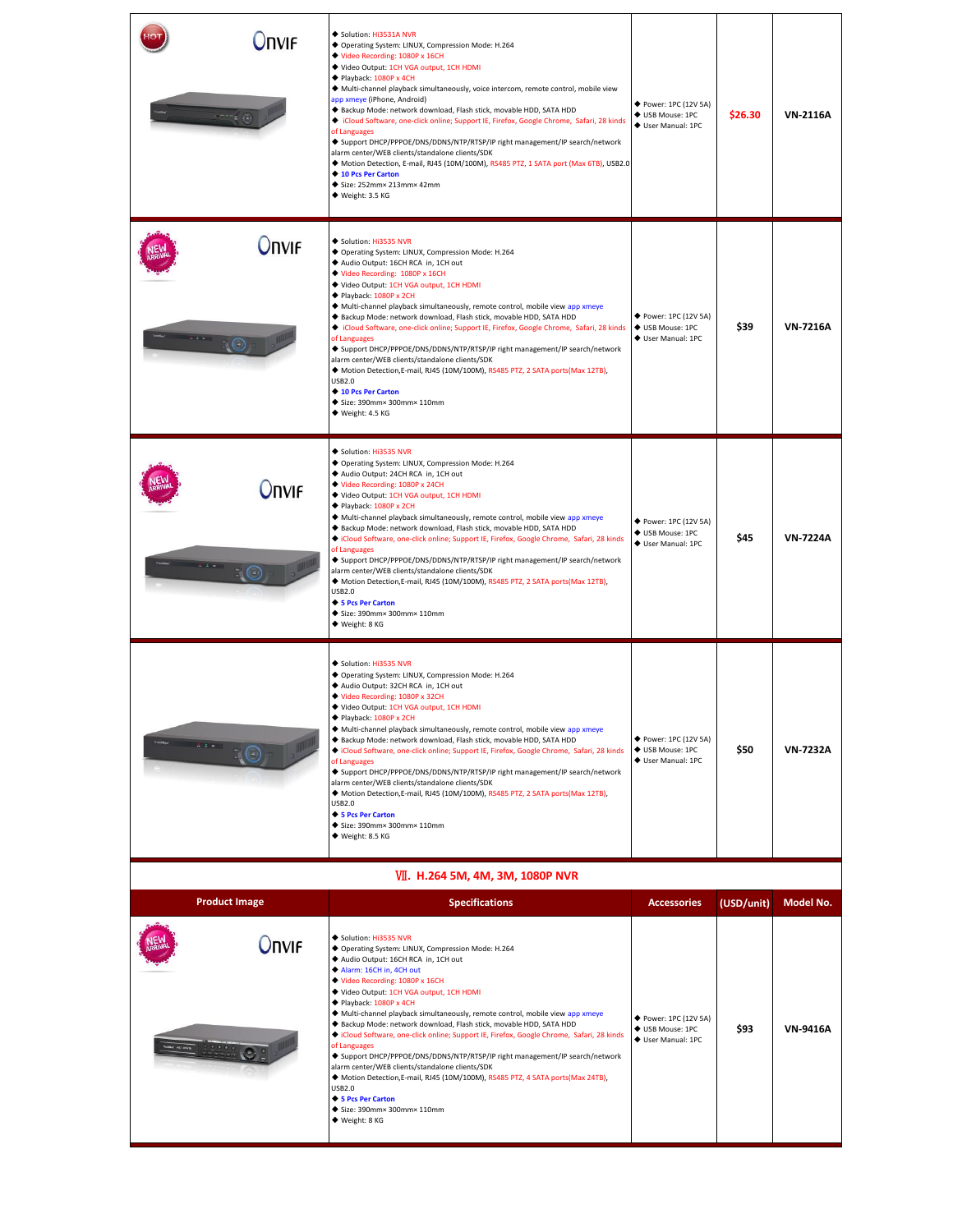| Onvif<br>H.264 24 CH NVR, HDMI Out<br>Support 3M, 5M IP Camera                 | Solution: Hi3535 NVR<br>◆ Operating System: LINUX, Compression Mode: H.264<br>Audio Output: RCA 24CH in, 1CH out<br>Alarm: 16CH in, 4CH out<br>Video Recording: 5M x 8CH/3M x 16CH/1080P x 24CH<br>◆ Video Output: 1CH VGA output, 1CH HDMI<br>◆ Playback: 1080P x 4CH<br>◆ Multi-channel playback simultaneously, remote control, mobile view app xmeye<br>◆ Backup Mode: network download, Flash stick, movable HDD, SATA HDD<br>Cloud Software, one-click online; Support IE, Firefox, Google Chrome, 28 kinds of<br>Languages<br>◆ Support DHCP/PPPOE/DNS/DDNS/NTP/RTSP/IP right management/IP search/network<br>alarm center/WEB clients/standalone clients/SDK<br>◆ Motion Detection,E-mail, RJ45 (10M/100M), RS485 PTZ, 8 SATA ports(Max 48TB),<br><b>USB2.0</b><br>◆ 2 Pcs Per Carton<br>Size: 385mm× 426mm× 65mm<br>◆ Weight: 12 KG                                                             | ◆ Power: ATX<br>◆ USB Mouse: 1PC<br>♦ User Manual: 1PC          | \$138      | <b>VN-9824A</b> |
|--------------------------------------------------------------------------------|----------------------------------------------------------------------------------------------------------------------------------------------------------------------------------------------------------------------------------------------------------------------------------------------------------------------------------------------------------------------------------------------------------------------------------------------------------------------------------------------------------------------------------------------------------------------------------------------------------------------------------------------------------------------------------------------------------------------------------------------------------------------------------------------------------------------------------------------------------------------------------------------------------|-----------------------------------------------------------------|------------|-----------------|
| <b>Onvif</b><br><b>MADY 34 UM IVVN, MUIVIL OUL</b><br>Support 3M, 5M IP Camera | Solution: Hi3535 NVR<br>◆ Operating System: LINUX, Compression Mode: H.264<br>Audio Output: RCA 32CH in, 1CH out<br>Alarm: 16CH in, 4CH out<br>◆ Video Recording: 5M x 8CH/ 3M x 16CH/ 1080P x 24CH/960P x 32CH<br>◆ Video Output: 1CH VGA output, 1CH HDMI<br>◆ Playback: 1080P x 8CH<br>Multi-channel playback simultaneously, remote control, mobile view app xmeye<br>◆ Backup Mode: network download, Flash stick, movable HDD, SATA HDD<br>◆ iCloud Software, one-click online; Support IE, Firefox, Google Chrome, 28 kinds of<br>Languages<br>◆ Support DHCP/PPPOE/DNS/DDNS/NTP/RTSP/IP right management/IP search/network<br>alarm center/WEB clients/standalone clients/SDK<br>◆ Motion Detection,E-mail, RJ45 (10M/100M), RS485 PTZ, 8 SATA ports(Max 32TB),<br><b>USB2.0</b><br>◆ 2 Pcs Per Carton<br>◆ Size: 385mm× 426mm× 65mm<br>◆ Weight: 12KG                                           | ◆ Power: ATX<br>♦ USB Mouse: 1PC<br>♦ User Manual: 1PC          | \$145      | <b>VN-9832A</b> |
| H.264 64 CH NVR, HDMI Out<br>Support 3M, 5M IP Camera                          | Solution: Hi3536 NVR<br>◆ Operating System: LINUX, Compression Mode: H.264<br>Audio Output: RCA 1CH in, 1CH out<br>Alarm: 16CH in, 4CH out<br>◆ Video Recording: 24*5M/36*4M/64*1080P<br>◆ Video Output: 1CH VGA output, 1CH HDMI<br>◆ Playback: 4*5M/9*4M/8*1080P<br>Multi-channel playback simultaneously, remote control, mobile view app xmeye<br>◆ Backup Mode: network download, Flash stick, movable HDD, SATA HDD, RS485 PTZ<br>Cloud Software, one-click online; Support IE, Firefox, Google Chrome, 28 kinds of<br>Languages<br>◆ Support DHCP/PPPOE/DNS/DDNS/NTP/RTSP/IP right management/IP search/network<br>alarm center/WEB clients/standalone clients/SDK<br>◆ Motion Detection,E-mail, RJ45 (10M/100M), RS485 PTZ, 8 SATA ports(Max 48TB),<br><b>USB2.0</b><br>◆ 2 Pcs Per Carton<br>$\blacklozenge$ Size: 385mm× 426mm× 65mm<br>◆ Weight: 12KG                                         | ◆ Power: ATX<br>♦ USB Mouse: 1PC<br>♦ User Manual: 1PC          | \$368      | <b>VN-9864A</b> |
|                                                                                | VII. H.265 4K NVR(4, 8, 16, 24, 32CH)                                                                                                                                                                                                                                                                                                                                                                                                                                                                                                                                                                                                                                                                                                                                                                                                                                                                    |                                                                 |            |                 |
| Product Image                                                                  | Specifications                                                                                                                                                                                                                                                                                                                                                                                                                                                                                                                                                                                                                                                                                                                                                                                                                                                                                           | <b>Accessories</b>                                              | (USD/unit) | - Model No.     |
| <b>Onvir</b><br>ULTRA HD                                                       | Solution: Hi3798M NVR<br>◆ Operating System: LINUX, Compression Mode: H.265<br>$\blacklozenge$ Video preview: Up to 4K(4096 $\times$ 2160)<br>◆ Video Recording: 4x 5M/4 x 4M/4 x 1080P<br>◆ Video Output: 1CH VGA output, 1CH HDMI<br>◆ Playback: 1 x 5M/2 x 4M/2 x 3M/4 x 1080P<br>◆ Multi-channel playback simultaneously, voice intercom, remote control, mobile view<br>app xmeye (iPhone, Android.)<br>◆ Backup Mode: network download, Flash stick, movable HDD, SATA HDD<br>◆ iCloud Software, one-click online; Support IE, Firefox, Google Chrome, Mac OS, Safari,<br>28 kinds of Languages<br>◆ Support DHCP/PPPOE/DNS/DDNS/NTP/RTSP/IP right management/IP search/network<br>alarm center/WEB clients/standalone clients/SDK<br>◆ Motion Detection, E-mail, RJ45 (10M/100M), RS485 PTZ, 1 SATA port (Max 6TB), USB2.0<br>◆ 10 Pcs Per Carton<br>Size: 252mm× 213mm× 42mm<br>◆ Weight: 2.5 KG | ◆ Power: 1PC (12V 2A)<br>♦ USB Mouse: 1PC<br>♦ User Manual: 1PC | \$32       | <b>VN-7104H</b> |
| <b>Onvir</b><br>ULTRA HD                                                       | Solution: Hi3798M NVR<br>◆ Operating System: LINUX, Compression Mode: H.265<br>◆ Video preview: Up to 4K(4096×2160)<br>Video Recording: 4x 5M/8 x 3M/8 x 1080P<br>Video Output: 1CH VGA output, 1CH HDMI<br>◆ Playback: 1 x 5M/2 x 4M/2 x 3M/4 x 1080P<br>◆ Multi-channel playback simultaneously, voice intercom, remote control, mobile view<br>app xmeye (iPhone, Android.)<br>Backup Mode: network download, Flash stick, movable HDD, SATA HDD<br>◆ iCloud Software, one-click online; Support IE, Firefox, Google Chrome, Mac OS, Safari,<br>28 kinds of Languages<br>◆ Support DHCP/PPPOE/DNS/DDNS/NTP/RTSP/IP right management/IP search/network<br>alarm center/WEB clients/standalone clients/SDK<br>◆ Motion Detection, E-mail, RJ45 (10M/100M), RS485 PTZ, 1 SATA port (Max 6TB), USB2.0<br>◆ 10 Pcs Per Carton<br>Size: 252mm× 213mm× 42mm<br>◆ Weight: 2.5 KG                              | ◆ Power: 1PC (12V 2A)<br>♦ USB Mouse: 1PC<br>♦ User Manual: 1PC | \$38       | <b>VN-7108H</b> |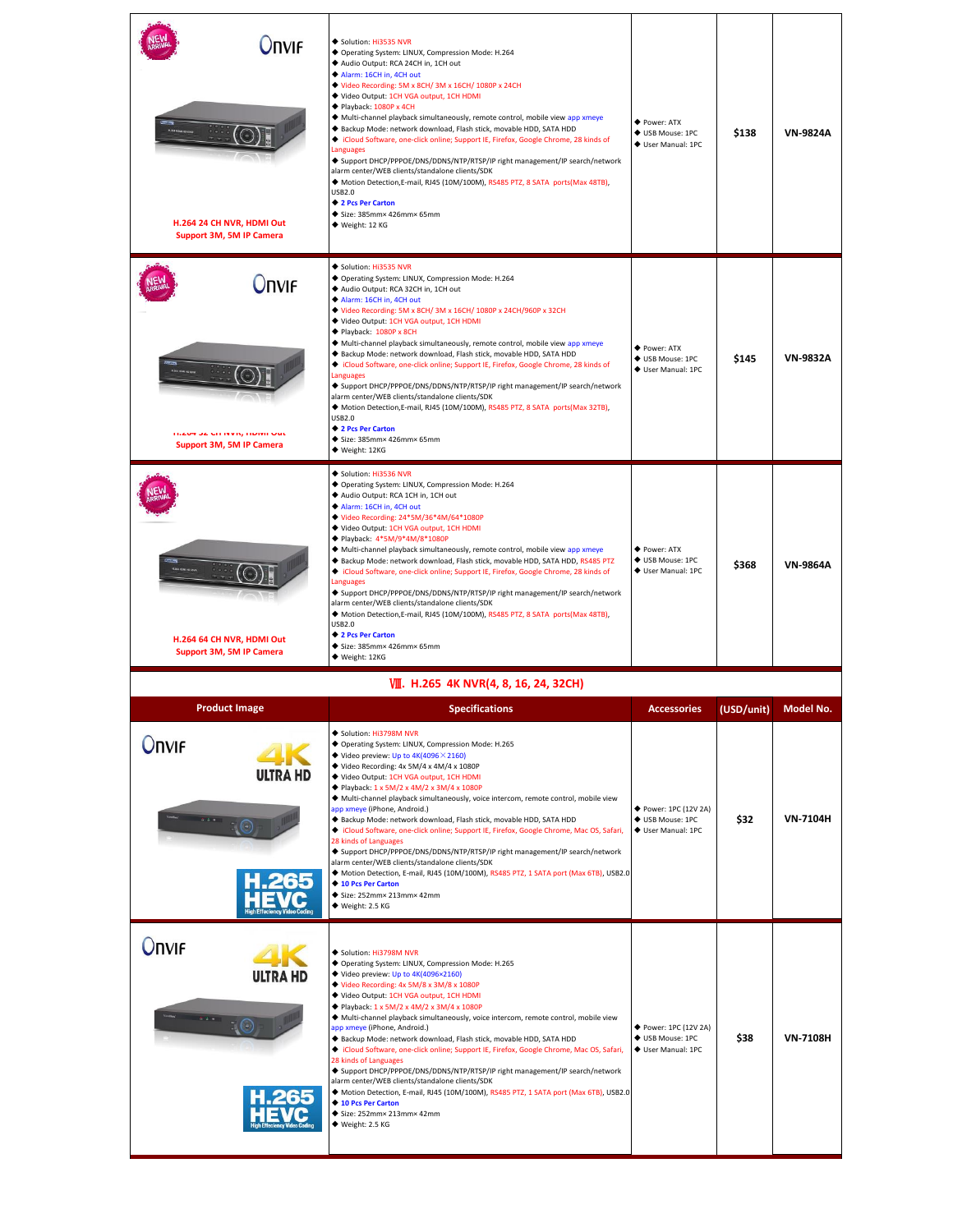| Onvif                              | Solution: Hi3536 NVR<br>◆ Operating System: LINUX, Compression Mode: H.265<br>Audio Output: RCA 1CH in, 1CH out<br>Alarm: 16CH in, 4CH out<br>◆ Video Recording: 5M*24/3M*24/1080P*24<br>◆ Video Output: 1CH VGA output, 1CH HDMI<br>◆ Playback: 5M*4/3M*4/1080P*4<br>Multi-channel playback simultaneously, remote control, mobile view app xmeye<br>◆ Backup Mode: network download, Flash stick, movable HDD, SATA HDD, RS485 PTZ<br>Cloud Software, one-click online; Support IE, Firefox, Google Chrome, 28 kinds of<br>Languages<br>◆ Support DHCP/PPPOE/DNS/DDNS/NTP/RTSP/IP right management/IP search/network<br>alarm center/WEB clients/standalone clients/SDK<br>◆ Motion Detection, E-mail, RJ45 (10M/100M), RS485 PTZ, 8 SATA ports(Max 48TB),<br>USB2.0<br>◆ 2 Pcs Per Carton<br>Size: 385mm× 426mm× 65mm<br>◆ Weight: 12 KG                            | ◆ Power: ATX<br>♦ USB Mouse: 1PC<br>♦ User Manual: 1PC               | \$198      | <b>VN-9824H</b>  |
|------------------------------------|------------------------------------------------------------------------------------------------------------------------------------------------------------------------------------------------------------------------------------------------------------------------------------------------------------------------------------------------------------------------------------------------------------------------------------------------------------------------------------------------------------------------------------------------------------------------------------------------------------------------------------------------------------------------------------------------------------------------------------------------------------------------------------------------------------------------------------------------------------------------|----------------------------------------------------------------------|------------|------------------|
| <b>Onvif</b>                       | Solution: Hi3536 NVR<br>◆ Operating System: LINUX, Compression Mode: H.265<br>Audio Output: RCA 1CH in, 1CH out<br>Alarm: 16CH in, 4CH out<br>◆ Video Recording: 3M*32/1080P*32<br>◆ Video Output: 1CH VGA output, 1CH HDMI<br>◆ Playback: 3M*9/1080P*9<br>◆ Multi-channel playback simultaneously, remote control, mobile view app xmeye<br>Backup Mode: network download, Flash stick, movable HDD, SATA HDD<br>Cloud Software, one-click online; Support IE, Firefox, Google Chrome, 28 kinds of<br><b>Languages</b><br>◆ Support DHCP/PPPOE/DNS/DDNS/NTP/RTSP/IP right management/IP search/network<br>alarm center/WEB clients/standalone clients/SDK<br>◆ Motion Detection, E-mail, RJ45 (10M/100M), RS485 PTZ, 8 SATA ports(Max 48TB),<br>USB2.0<br>◆ 2 Pcs Per Carton<br>Size: 385mm× 426mm× 65mm<br>◆ Weight: 12KG                                            | ◆ Power: ATX<br>◆ USB Mouse: 1PC<br>♦ User Manual: 1PC               | \$215      | <b>VN-9832H</b>  |
|                                    | IX. H.264 & H.265 PoE NVR                                                                                                                                                                                                                                                                                                                                                                                                                                                                                                                                                                                                                                                                                                                                                                                                                                              |                                                                      |            |                  |
| <b>Product Image</b>               | <b>Specifications</b>                                                                                                                                                                                                                                                                                                                                                                                                                                                                                                                                                                                                                                                                                                                                                                                                                                                  | <b>Accessories</b>                                                   | (USD/unit) | Model No.        |
| <b>Onvif</b>                       | Solution: Hi3515C POE NVR<br>◆ Operating System: LINUX, Compression Mode: H.264<br>◆ Video Recording: 1080P/720P/960H<br>◆ Video Output: 1CH VGA output, 1CH HDMI                                                                                                                                                                                                                                                                                                                                                                                                                                                                                                                                                                                                                                                                                                      |                                                                      |            |                  |
| <b>4CH POE NVR</b>                 | ◆ Playback: 1080P x 1CH/720P x 2CH<br>◆ Multi-channel playback simultaneously, voice intercom, remote control, mobile view<br>app xmeye (iPhone, Android)<br>◆ Backup Mode: network download, Flash stick, movable HDD, SATA HDD<br>Cloud Software, one-click online; Support IE, Firefox, Google Chrome, 28 kinds of<br>Languages<br>◆ Support DHCP/PPPOE/DNS/DDNS/NTP/RTSP/IP right management/IP search/network<br>alarm center/WEB clients/standalone clients/SDK<br>◆ Motion Detection, E-mail, RJ45 (10M/100M), 1 SATA port (Max 6TB), USB2.0 x 2<br>◆ 5 Pcs Per Carton<br>◆ Size:233mm× 300mm× 45mm<br>◆ Weight: 3 KG                                                                                                                                                                                                                                           | ◆ Power: 1PC (48V<br>1.5A)<br>♦ USB Mouse: 1PC<br>♦ User Manual: 1PC | \$34       | <b>VN-A7104P</b> |
| <b>Onvif</b><br><b>8CH POE NVR</b> | Solution: Hi3535 POE NVR<br>◆ Operating System: LINUX, Compression Mode: H.264<br>◆ Video Recording: 3M/1080P/720P/960H<br>Video Output: 1CH VGA output, 1CH HDMI<br>Audio: 1CH (IPC should have audio) In, 1CH Out<br>◆ Playback: 3M x 4CH/1080P x 8CH/720P x 16CH/3M x 4CH<br>◆ Multi-channel playback simultaneously, voice intercom, remote control, mobile view<br>app xmeye (iPhone, Android)<br>◆ Backup Mode: network download, Flash stick, movable HDD, SATA HDD<br>Cloud Software, one-click online; Support IE, Firefox, Google Chrome, 28 kinds of<br>Languages<br>◆ Support DHCP/PPPOE/DNS/DDNS/NTP/RTSP/IP right management/IP search/network<br>alarm center/WEB clients/standalone clients/SDK<br>◆ Motion Detection, E-mail, RJ45 (10M/100M), 1 SATA port (Max 6TB), USB2.0 x 2<br>◆ 5 Pcs Per Carton<br>Size: 233mm× 300mm× 45mm<br>◆ Weight: 3.5KG | ◆ Power: 1PC (48V<br>2.5A)<br>♦ USB Mouse: 1PC<br>♦ User Manual: 1PC | \$60       | <b>VN-A7108P</b> |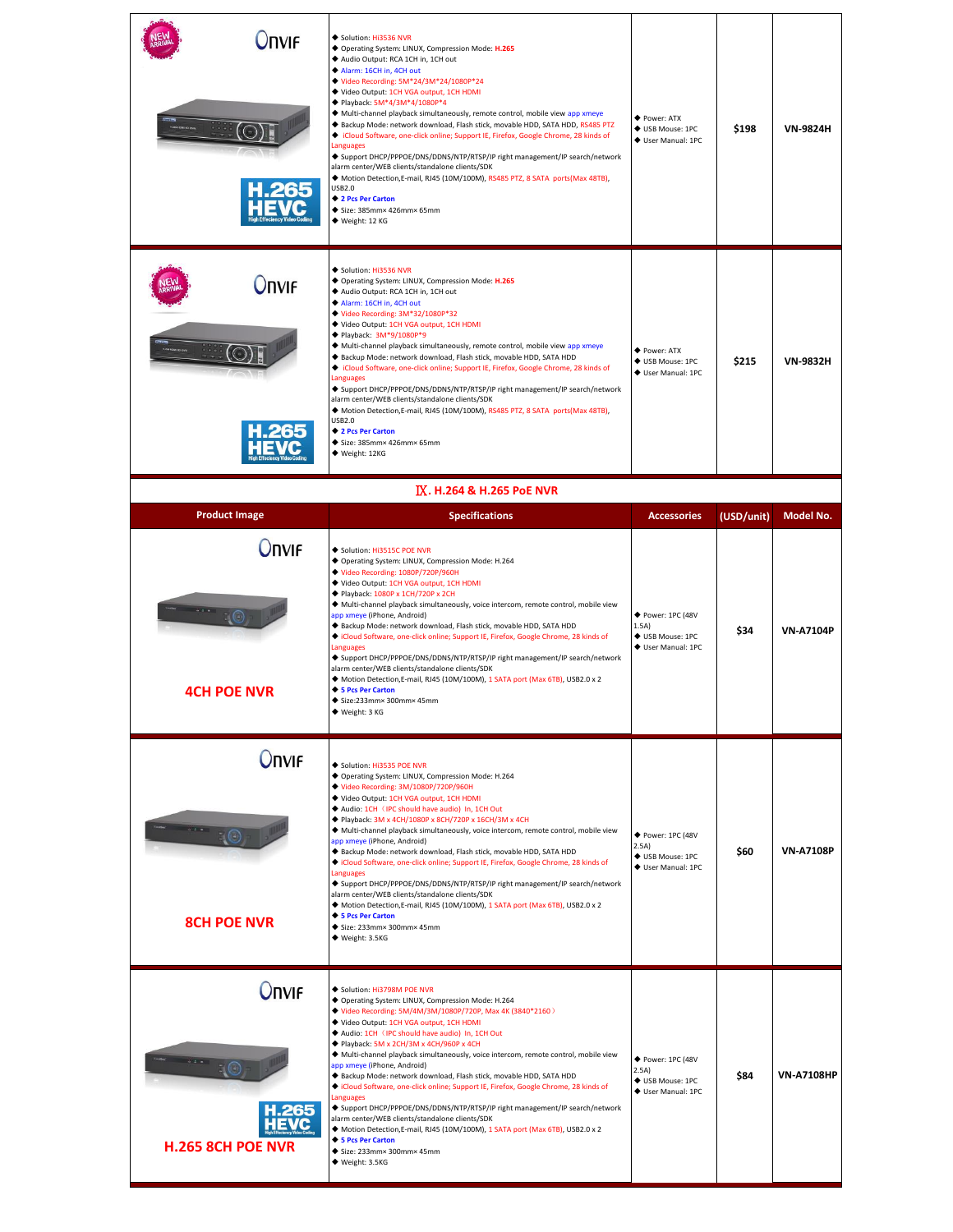| X. H.264 Monitor DVR, NVR, HVR                        |                                                                                                                                                                                                                                                                                                                                                                                                                                                                                                                                                                                                                                                                                                                                                                                                                                                                                                                                                                                                                                                              |                                                                 |            |                   |  |  |
|-------------------------------------------------------|--------------------------------------------------------------------------------------------------------------------------------------------------------------------------------------------------------------------------------------------------------------------------------------------------------------------------------------------------------------------------------------------------------------------------------------------------------------------------------------------------------------------------------------------------------------------------------------------------------------------------------------------------------------------------------------------------------------------------------------------------------------------------------------------------------------------------------------------------------------------------------------------------------------------------------------------------------------------------------------------------------------------------------------------------------------|-----------------------------------------------------------------|------------|-------------------|--|--|
| <b>Product Image</b>                                  | <b>Specifications</b>                                                                                                                                                                                                                                                                                                                                                                                                                                                                                                                                                                                                                                                                                                                                                                                                                                                                                                                                                                                                                                        | <b>Accessories</b>                                              | (USD/unit) | Model No.         |  |  |
| 10" Monitor 5 in 1 HVR<br>(AHD, TVI, CVI, IP, CVBS)   | Solution: Hi3520D<br>◆ Operating System: LINUX, Compression Mode: H.264<br>◆ Video Input/Output: BNC 4CH in, VGA 1CH out; 1 x HDMI (1080P) Out<br>Audio Input/Output: RCA 4CH in, 1CH out<br>◆ Realtime Video Recording:<br>Analog:<br>1080N at 30 Fps(NTSC), 25 Fps(PAL)<br>IP:<br>1080P: 1920x1080 at 30 Fps(NTSC), 25 Fps(PAL)<br>Recording Mode: Manual, Alarm, Motion Detection, Continuous<br>Playback: 1080N x 4CH at 30 Fps(NTSC), 25 Fps(PAL)<br>◆ Multi-channel playback simultaneously, voice intercom, remote control, mobile view<br>app xmeye (iPhone, Android)<br>◆ Backup Mode: Network Download / USB movable HDD / SATA HDD<br>Cloud Software, one-click online; Support IE, Firefox, Google Chrome, Safari, 28 kinds<br>of Languages<br>◆ Support DHCP/PPPOE/DNS/DDNS/NTP/RTSP/IP right management/IP search/network<br>alarm center/WEB clients/standalone clients/SDK<br>◆ Motion Detection, E-mail, RJ45 (10M/100M), RS485 PTZ, 1 SATA port (Max 6TB), USB2.0<br>◆ 5 Pcs Per Carton<br>◆ Size: 255mm×230mm×45mm<br>◆ Weight: 4KG       | ◆ Power: 1PC (12V 2A)<br>♦ USB Mouse: 1PC<br>♦ User Manual: 1PC | \$56       | <b>VD-A9104HN</b> |  |  |
| 10" Monitor 5 in 1 HVR<br>(AHD, TVI, CVI, IP, CVBS)   | Solution: Hi3521<br>◆ Operating System: LINUX, Compression Mode: H.264<br>◆ Video Input/Output: BNC 8CH in, VGA 1CH out; 1 x HDMI (1080P) Out<br>◆ Audio Input/Output: RCA 4CH in, 1CH out<br>◆ Realtime Video Recording:<br>Analog:<br>1080N at 30 Fps(NTSC), 25 Fps(PAL)<br>IP:<br>1080P: 1920x1080 at 30 Fps(NTSC), 25 Fps(PAL)<br>◆ Recording Mode: Manual, Alarm, Motion Detection, Continuous<br>Playback: 1080N x 8CH at 12 Fps(NTSC), 12 Fps(PAL)<br>◆ Multi-channel playback simultaneously, voice intercom, remote control, mobile view<br>app xmeye (iPhone, Android)<br>◆ Backup Mode: Network Download / USB movable HDD / SATA HDD<br>Cloud Software, one-click online; Support IE, Firefox, Google Chrome, Safari, 28 kinds<br>of Languages<br>◆ Support DHCP/PPPOE/DNS/DDNS/NTP/RTSP/IP right management/IP search/network<br>alarm center/WEB clients/standalone clients/SDK<br>◆ Motion Detection, E-mail, RJ45 (10M/100M), RS485 PTZ, 1 SATA port (Max 6TB), USB2.0<br>◆ 5 Pcs Per Carton<br>◆ Size: 255mm×230mm×45mm<br>◆ Weight: 4.5KG  | ◆ Power: 1PC (12V 2A)<br>♦ USB Mouse: 1PC<br>♦ User Manual: 1PC | \$64       | <b>VD-A9108HN</b> |  |  |
| 12.5" Monitor 5 in 1 HVR<br>(AHD, TVI, CVI, IP, CVBS) | Solution: Hi3520D<br>◆ Operating System: LINUX, Compression Mode: H.264<br>◆ Video Input/Output: BNC 4CH in, VGA 1CH out; 1 x HDMI (1080P) Out<br>Audio Input/Output: RCA 4CH in, 1CH out<br>◆ Realtime Video Recording:<br>Analog:<br>1080P: 1920x1080 at 30 Fps(NTSC), 25 Fps(PAL)<br>1080P: 1920x1080 at 30 Fps(NTSC), 25 Fps(PAL)<br>◆ Recording Mode: Manual, Alarm, Motion Detection, Continuous<br>Playback: 1080N x 1CH at 30 Fps(NTSC), 25 Fps(PAL)<br>◆ Multi-channel playback simultaneously, voice intercom, remote control, mobile view<br>app xmeye (iPhone, Android)<br>◆ Backup Mode: Network Download / USB movable HDD / SATA HDD<br>Cloud Software, one-click online; Support IE, Firefox, Google Chrome, Safari, 28 kinds<br>of Languages<br>◆ Support DHCP/PPPOE/DNS/DDNS/NTP/RTSP/IP right management/IP search/network<br>alarm center/WEB clients/standalone clients/SDK<br>◆ Motion Detection, E-mail, RJ45 (10M/100M), RS485 PTZ, 1 SATA port (Max 6TB), USB2.0<br>◆ 5 Pcs Per Carton<br>◆ Size: 255mm×230mm×45mm<br>◆ Weight: 4KG | ◆ Power: 1PC (12V 2A)<br>♦ USB Mouse: 1PC<br>♦ User Manual: 1PC | \$71       | <b>VD-A8104HN</b> |  |  |
| 10T<br>10" Monitor NVR(16CH 1080P)                    | Solution: Hi3520D<br>◆ Operating System: LINUX, Compression Mode: H.264<br>◆ Video Input/Output: BNC 4CH in, VGA 1CH out; 1 x HDMI (1080P) Out<br>◆ Realtime Video Recording:<br>IP:<br>1080P: 1920x1080 at 30 Fps(NTSC), 25 Fps(PAL)<br>◆ Recording Mode: Manual, Alarm, Motion Detection, Continuous<br>Playback: 1080P x 2CH at 30 Fps(NTSC), 25 Fps(PAL)<br>◆ Multi-channel playback simultaneously, voice intercom, remote control, mobile view<br>app xmeye (iPhone, Android)<br>◆ Backup Mode: Network Download / USB movable HDD / SATA HDD<br>Cloud Software, one-click online; Support IE, Firefox, Google Chrome, Safari, 28 kinds<br>of Languages<br>◆ Support DHCP/PPPOE/DNS/DDNS/NTP/RTSP/IP right management/IP search/network<br>alarm center/WEB clients/standalone clients/SDK<br>◆ Motion Detection, E-mail, RJ45 (10M/100M), RS485 PTZ, 1 SATA port (Max 6TB), USB2.0<br>◆ 5 Pcs Per Carton<br>◆ Size: 255mm×230mm×45mm<br>◆ Weight: 4.5KG                                                                                               | ◆ Power: 1PC (12V 5A)<br>♦ USB Mouse: 1PC<br>♦ User Manual: 1PC | \$80       | <b>VN-A9116HD</b> |  |  |